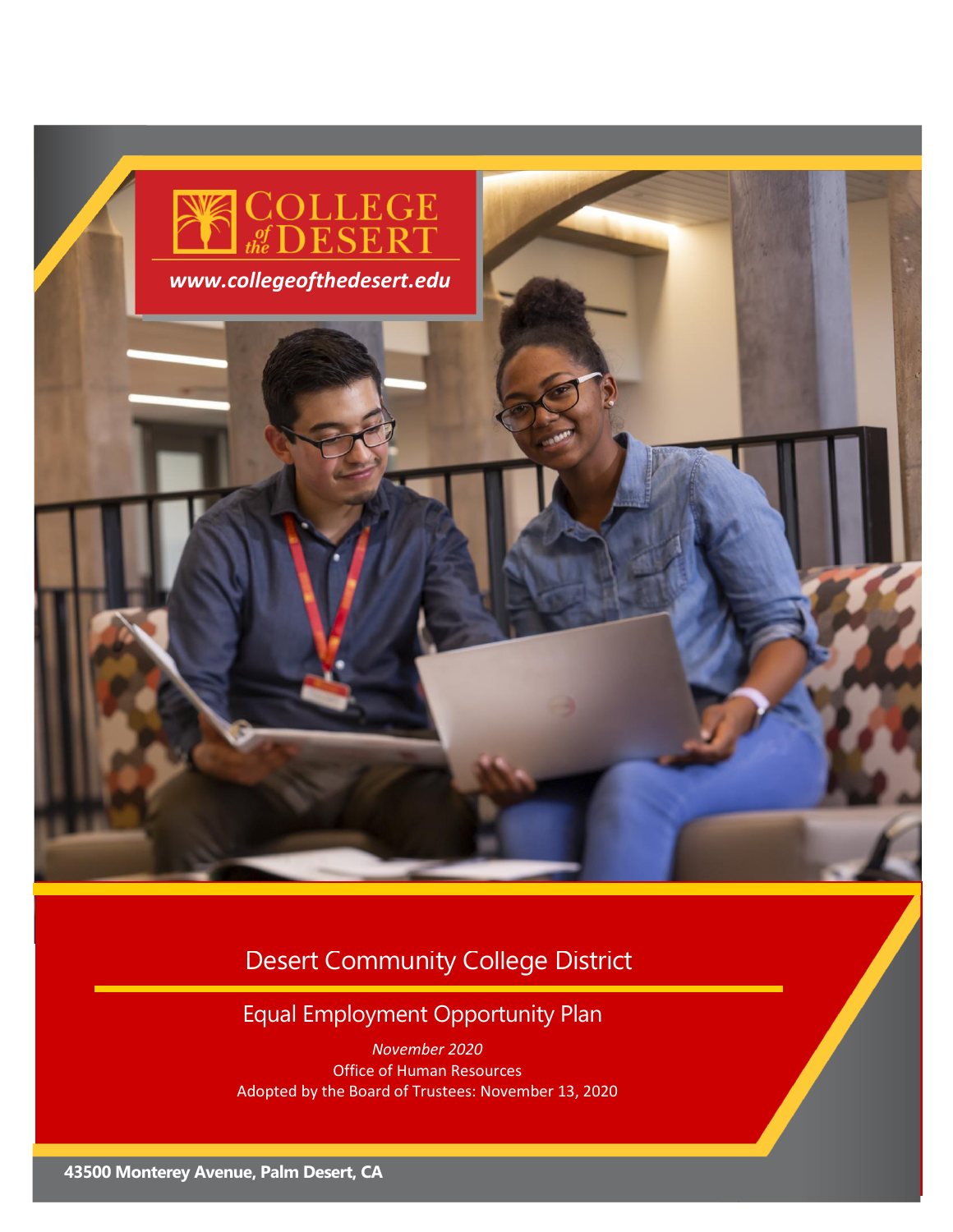## Desert Community College District

Equal Employment Opportunity Plan

Table of Contents

### **Contents**

|              | Board of Trustees Resolution to Adopt the District Equal Employment Opportunity Plan  1      |
|--------------|----------------------------------------------------------------------------------------------|
| $\mathbf{L}$ |                                                                                              |
|              |                                                                                              |
|              |                                                                                              |
|              |                                                                                              |
|              |                                                                                              |
|              |                                                                                              |
|              |                                                                                              |
|              |                                                                                              |
|              |                                                                                              |
|              |                                                                                              |
|              | XI. Strategies Demonstrating On-Going Institutional Commitment to Diversity and EEO Hiring18 |
|              |                                                                                              |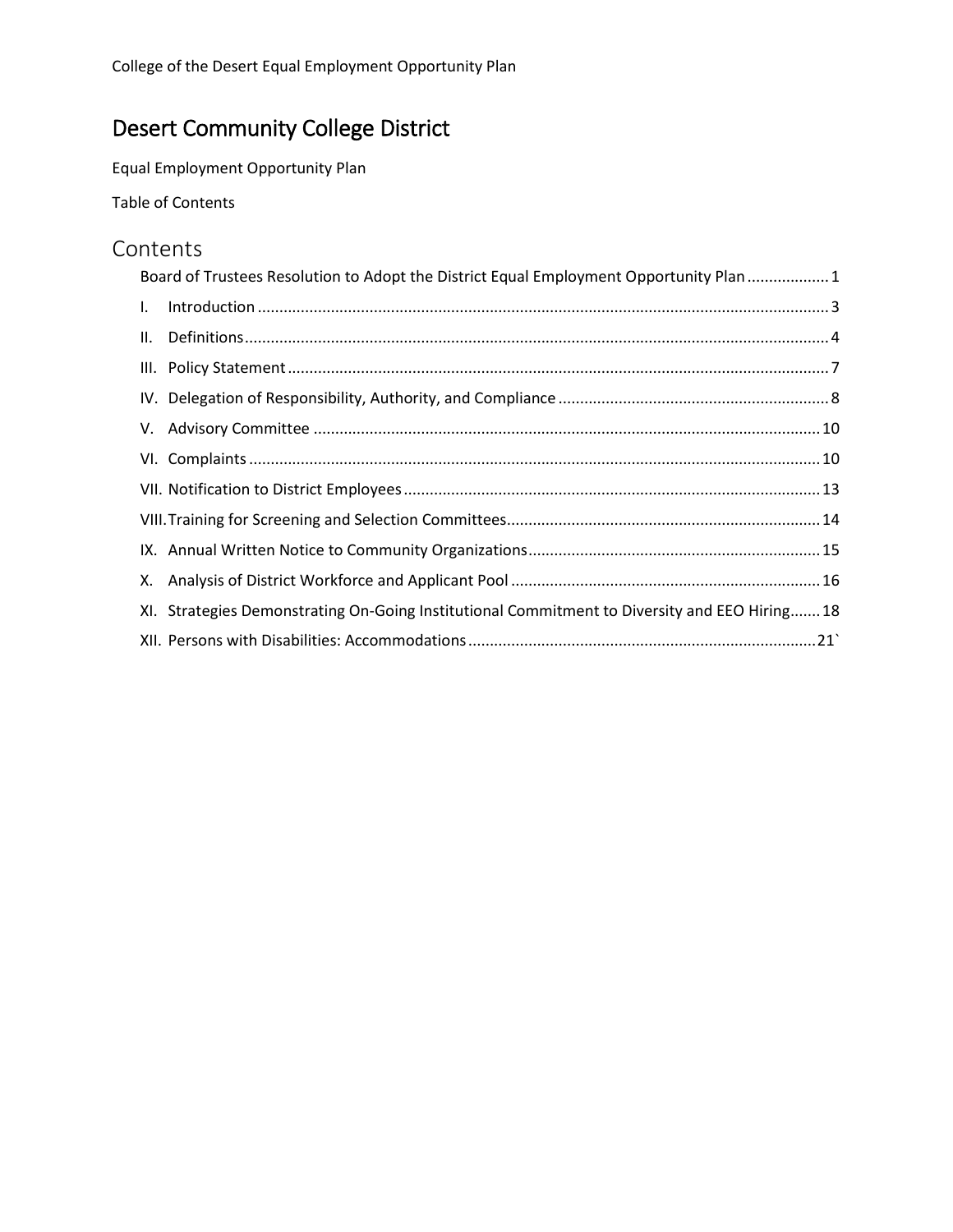## <span id="page-2-0"></span>Board of Trustees Resolution to Adopt the District Equal Employment Opportunity Plan

Resolution No 111320-1

WHEREAS, it is the District's policy to ensure that all qualified applicants for employment and employees have full and equal access to employment opportunity, and are not subjected to discrimination in any program or activity of the District on the basis of ethnic group identification, race, color, national origin, religion, age, sex, physical disability, mental disability, ancestry, sexual orientation, language, accent, citizenship, gender identity, transgender status, parental status, marital status, economic status, veteran status, medical condition, or on the basis of these perceived characteristics, or based on association with a person or group with one or more of these actual or perceived characteristics; and

**WHEREAS,** the Board of Trustees reaffirms its dedication to fostering a diverse and inclusive workplace that welcomes the employment of qualified individuals from all walks of life, appreciates the contributions of individuals with a wide range of experiences and perspectives, and is free from barriers to employment for historically underrepresentedgroups; and

**WHEREAS,** the Board of Trustees finds that a diverse and inclusive workplace is fundamental to maintaining a robust academic environment and fulfilling the District's mission to prepare students for success in a global society; and

**WHEREAS,** the District is committed to hiring and retaining faculty and staff who are sensitive to, and knowledgeable about, the needs of the continually changing and diverse student body and community served by the District and the community colleges of California; and

**WHEREAS,** an Equal Employment Opportunity Plan will ensure the implementation of the equal employment opportunity principles and values enumerated above.

**NOW, THEREFORE, BE IT RESOLVED** that the Board of Trustees of the Desert Community College District hereby adopt the attached Equal Employment Opportunity Plan. APPROVED, PASSED, AND ADOPTED by the Board of Trustees of the Desert Community College District on this  $13<sup>th</sup>$  day of November, by the following vote: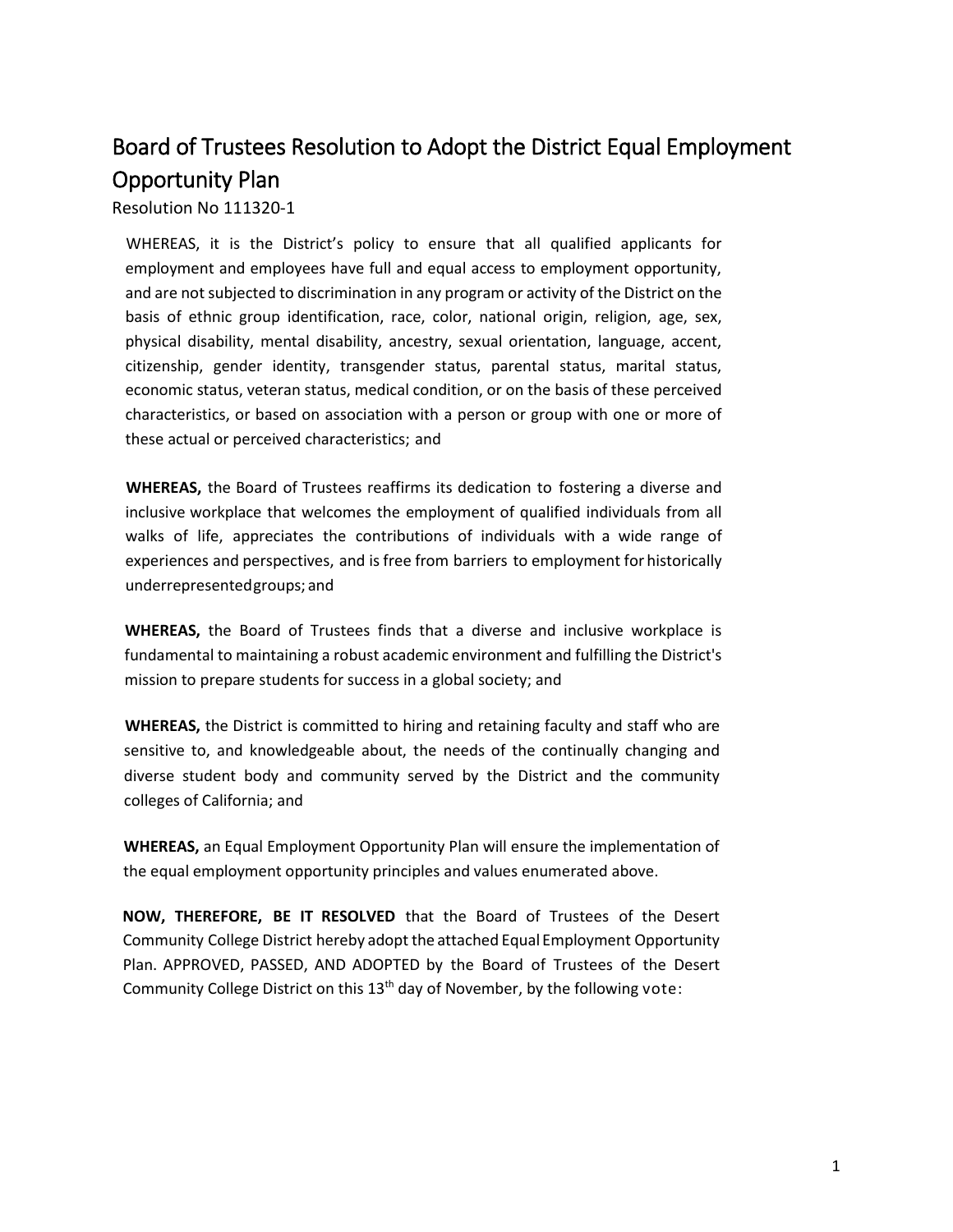College of the Desert Equal Employment Opportunity Plan

Resolution No 111320-1 cont.

AYE: 5 No: 0

Fred E. Jandt

**\_\_\_\_\_\_\_\_\_\_\_\_\_\_\_\_\_\_\_\_\_\_\_\_\_\_\_\_\_\_\_\_\_\_\_\_\_\_\_\_\_\_\_\_\_\_\_**

**Fred E. Jandt Chair of the Board of Trustees of the Desert Community College District**

awra*biter* Aurora Wilson (Nov 17, 2020 18:06 PST)

**\_\_\_\_\_\_\_\_\_\_\_\_\_\_\_\_\_\_\_\_\_\_\_\_\_\_\_\_\_\_\_\_\_\_\_\_\_\_\_\_\_\_\_\_\_\_\_**

**Aurora Wilson Clerk of the Board of Trustees of the Desert Community College District**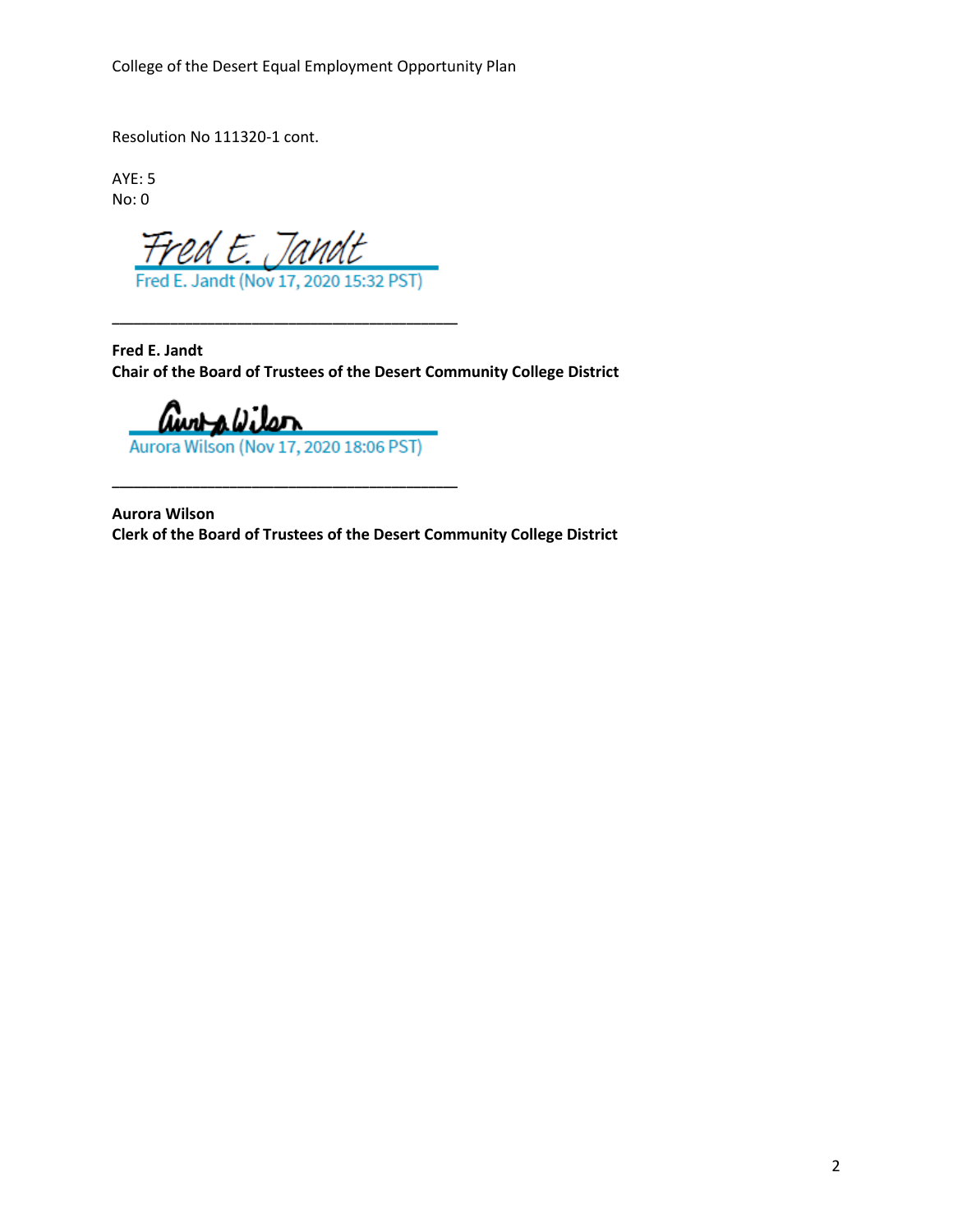### <span id="page-4-0"></span>I. Introduction

The Desert Community College District Equal Employment Opportunity Plan ("Plan") was adopted by the Desert Community College Board of Trustees on November 13, 2020. The Plan supports the District's Educational Master Plan and reflects the District's commitment to equal employment opportunity. It is the District's belief that taking active and vigorous steps to ensure equal employment opportunity, and creating a working and academic environment that is welcoming to all, will foster diversity and promote excellence. Through an educational experience in an inclusive environment, our students will be better prepared for success insociety.

The Plan provides the process that will be utilized by the District to promote equal employment opportunity to conform with the applicable regulations in the California Code of Regulations, Title 5 Sections 53000 et seq.. The Plan is intended to foster a working and learning environment that promotes diversity, inclusion, and equal employment opportunities. To properly serve the College's diverse student population, the plan reflects the District's commitment to hire and retain faculty and staff who are sensitive to, and knowledgeable about, the needs of the continually changing and diverse student body and community we serve.

Joel<sup>)</sup>L. Kinnamon, Ed.D. **Superintendent/President**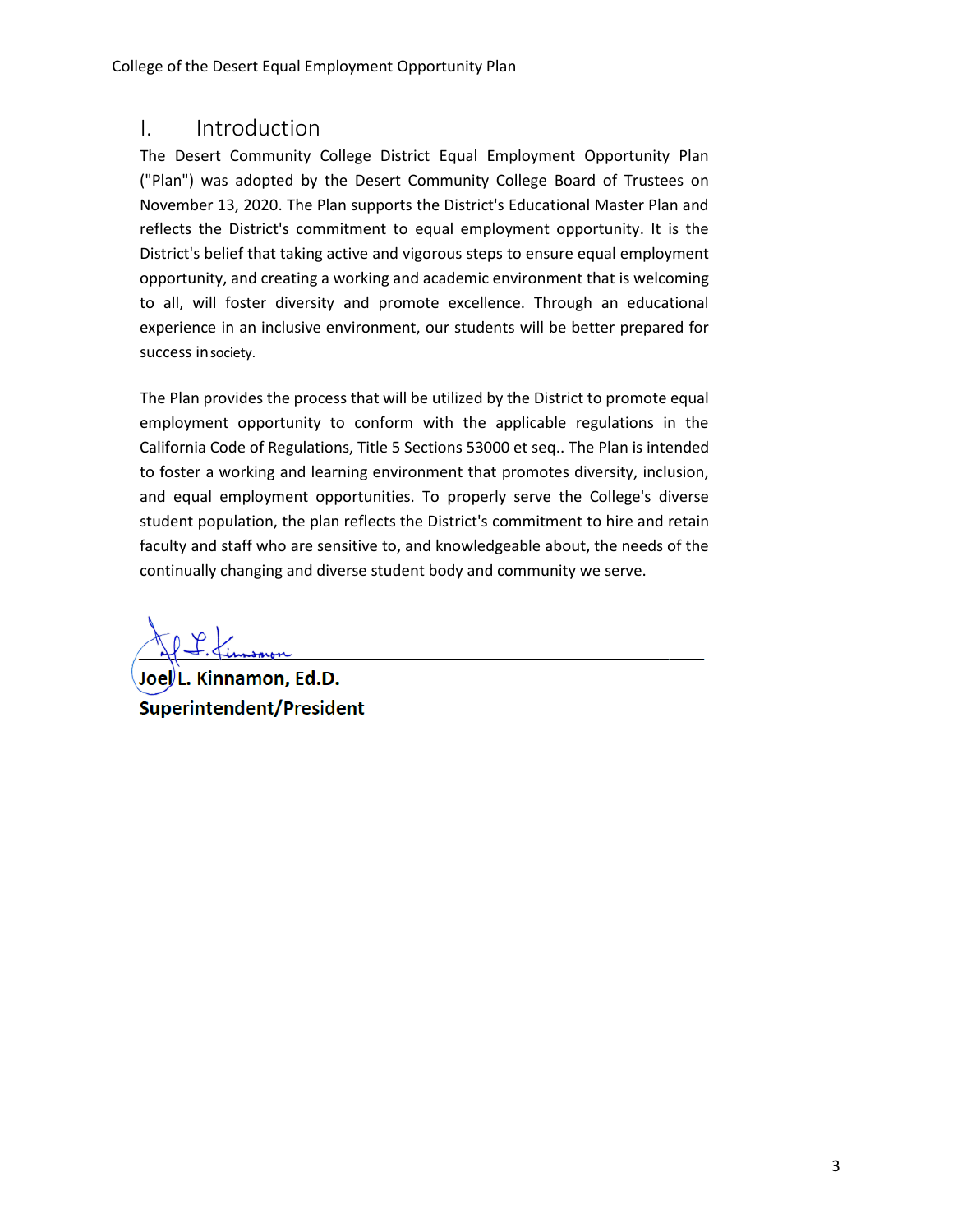## <span id="page-5-0"></span>II. Definitions

California Code of Regulations Title 5, Section 53001

- 1. ADVERSE IMPACT: that a statistical measure (such as those outlined in the Equal Employment Opportunity Commission's Uniform Guidelines on Employee Selection Procedures) is applied to the effects of a selection procedure that demonstrates a disproportionate negative impact on any group protected from discrimination pursuant to Government Code Section 12940. A disparity identified in a given selection process will not be considered to constitute adverse impact if the numbers involved are too small to permit a meaningful comparison.
- 2. DIVERSITY: a condition of broad inclusion in an employment environment that offers equal employment opportunity for all persons. It requires both the presence of, and the respectful treatment of, individuals from a wide range of ethnic, racial, age, national origin, religious, gender, sexual orientation, disability and socioeconomic backgrounds.
- 3. EQUAL EMPLOYMENT OPPORTUNITY: all qualified individuals have a full and fair opportunity to compete for job vacancies and promotions, and to enjoy the benefits of employment with the District. Equal employment opportunity should exist at all levels in the seven job categories, which include executive/administrative/managerial, faculty and other instructional staff, professional nonfaculty, secretarial/clerical, technical and paraprofessional, skilled crafts, and service and maintenance. Equal employment opportunity also involves (1) identifying and eliminating barriers to employment that are not job-related; and (2) creating an environment that fosters cooperation, acceptance, democracy, and free expression of ideas, and that is welcoming to men and women, persons with disabilities, and individuals from all ethnic and other groups protected from discrimination pursuant to Government Code Section 12940.
- 4. EQUAL EMPLOYMENT OPPORTUNITY RECRUITMENT AND HIRING PLAN: a written document in which the District's workforce is analyzed, and specific plans and procedures are set forth for ensuring equal employment opportunity.
- 5. EQUAL EMPLOYMENT OPPORTUNITY PROGRAMS: various methods by which equal employment opportunity is ensured. Such methods include, but are not limited to, the use of nondiscriminatory employment practices; and actively recruiting, monitoring, and taking additional steps consistent with the requirements of Title 5, Section 53006.
- 6. ETHNIC GROUP IDENTIFICATION: means an individual's identification in one or more of the ethnic groups reported to the Chancellor's Office pursuant to Title 5, Section 53004. These groups shall be more specifically defined by the Chancellor consistent with state and federal law.
- 7. ETHNIC/RACIAL GROUPS: referenced in this report are those defined by the Equal Employment Opportunity Commission. Group identity is obtained through voluntary selfidentification by employees and applicants for employment.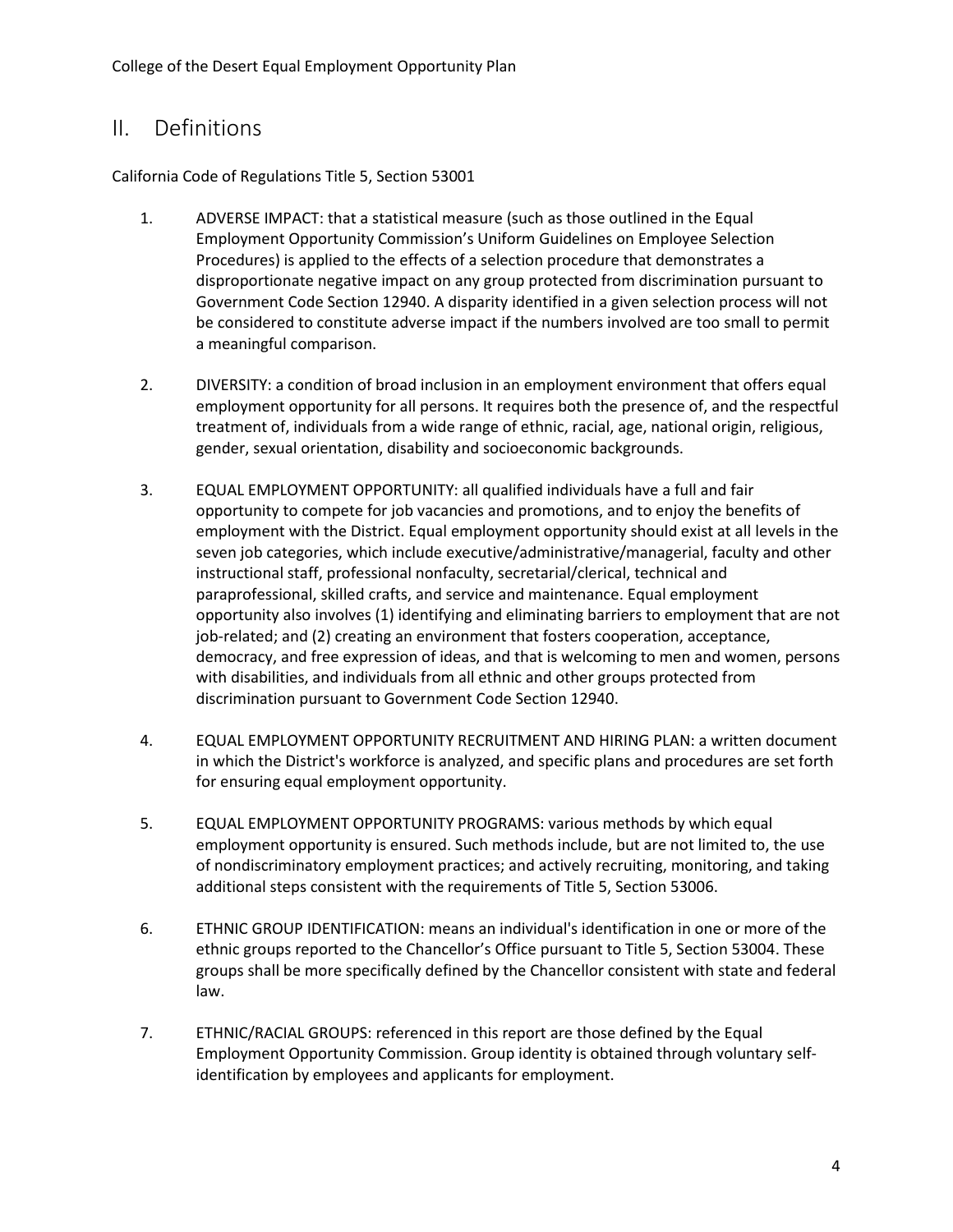- AFRICAN-AMERICAN: A person having origins in any of the original peoples of the Black racial groups of Africa.
- ALASKAN/AMERICAN INDIAN: A person having origins in any of the original peoples of North, Central and South America, and who maintain tribal affiliation or community attachment.
- ASIAN: A person having origins in any of the original peoples of the Far East, Southeast Asia, or the Indian subcontinent including, for example, Cambodia, China, India, Japan, Korea, Malaysia, Pakistan, the Philippine Islands, Thailand, and Vietnam.
- HISPANIC: A person having origins in any of the original peoples of Cuba, Mexico, Puerto Rico, South or Central America, or other Spanish-speaking cultures or origins, regardless of race.
- PACIFIC ISLANDER: A person having origins in any of the original peoples of Hawaii, Guam, Samoa, or other Pacific Islands.
- WHITE: A person having origins in any of the original peoples of Europe, the Middle East, or North Africa.
- BIRACIAL OR MULTIRACIAL: A person who identifies with two or more racial groups.
- 8. IN-HOUSE TRANSFERS OR PROMOTION-ONLY HIRING: means that only existing district employees are allowed to apply for a position.
- 9. LGBTQIA+: A common abbreviation for Lesbian, Gay, Bisexual, Pansexual, Transgender, Genderqueer, Queer, Intersexed, Agender, Asexual, and Ally community.
- 10. JOB CATEGORY: used for the purpose of this Plan and reported to the Chancellor pursuant to Title 5, Section 53004(a) are (1) executive/administrative/managerial, (2) faculty and other instructional staff, (3) professional nonfaculty, (4) secretarial/clerical, (5) technical and paraprofessional, (6) skilled crafts, and (7) service and maintenance.
- 11. MONITORED GROUPS: a group identified in Section 53004(b) for which monitoring and reporting is required pursuant to Section 53004(a). For the purpose of this plan, monitored groups are: men, women, Alaskan/American Indians, Asians, Pacific Islanders, African-Americans, Hispanics, White, and persons with disabilities.
- 12. PERSON WITH A DISABILITY: one who (1) has a physical or mental impairment, as defined in Government Code Section 12926, which limits one or more of the person's major life activities; (2) has a record of such an impairment; or (3) is regarded as having such an impairment. A person with a disability is "limited" if the condition makes the achievement of the major life activity difficult.
- 13. REASONABLE ACCOMMODATION: an effort made by the District in compliance with Government Code Section 12926, the Fair Employment and Housing Act (Government Code § 12940) and the Americans with Disabilities Act of 1990 (Pub. L. No. 101-336, 104 Stat. 328).
- 14. SCREENING OR SELECTION PROCEDURES: any measures, combination of measures, or procedures used as a basis for any employment decision. Selection procedures include the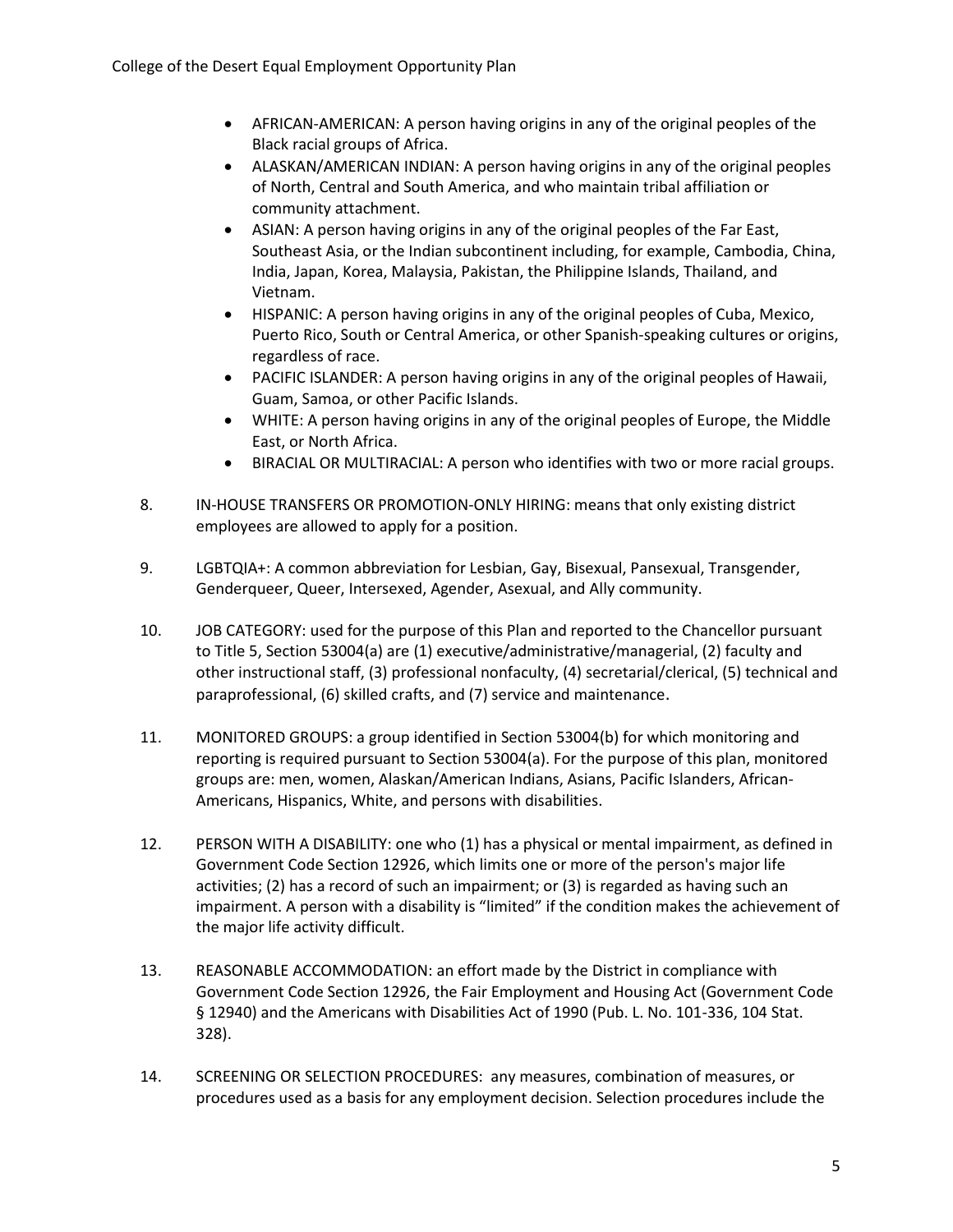full range of assessment techniques, including but not limited to paper and pencil tests, performance tests, and physical, educational, and work experience requirements, interviews, and review of application forms.

15. SIGNIFICANTLY UNDERREPRESENTED GROUP: any monitored group for which the percentage of persons from that group employed by the District in any job category listed in Section 53004(a) is below eighty percent (80%) of the projected representation for that group in the job category in question.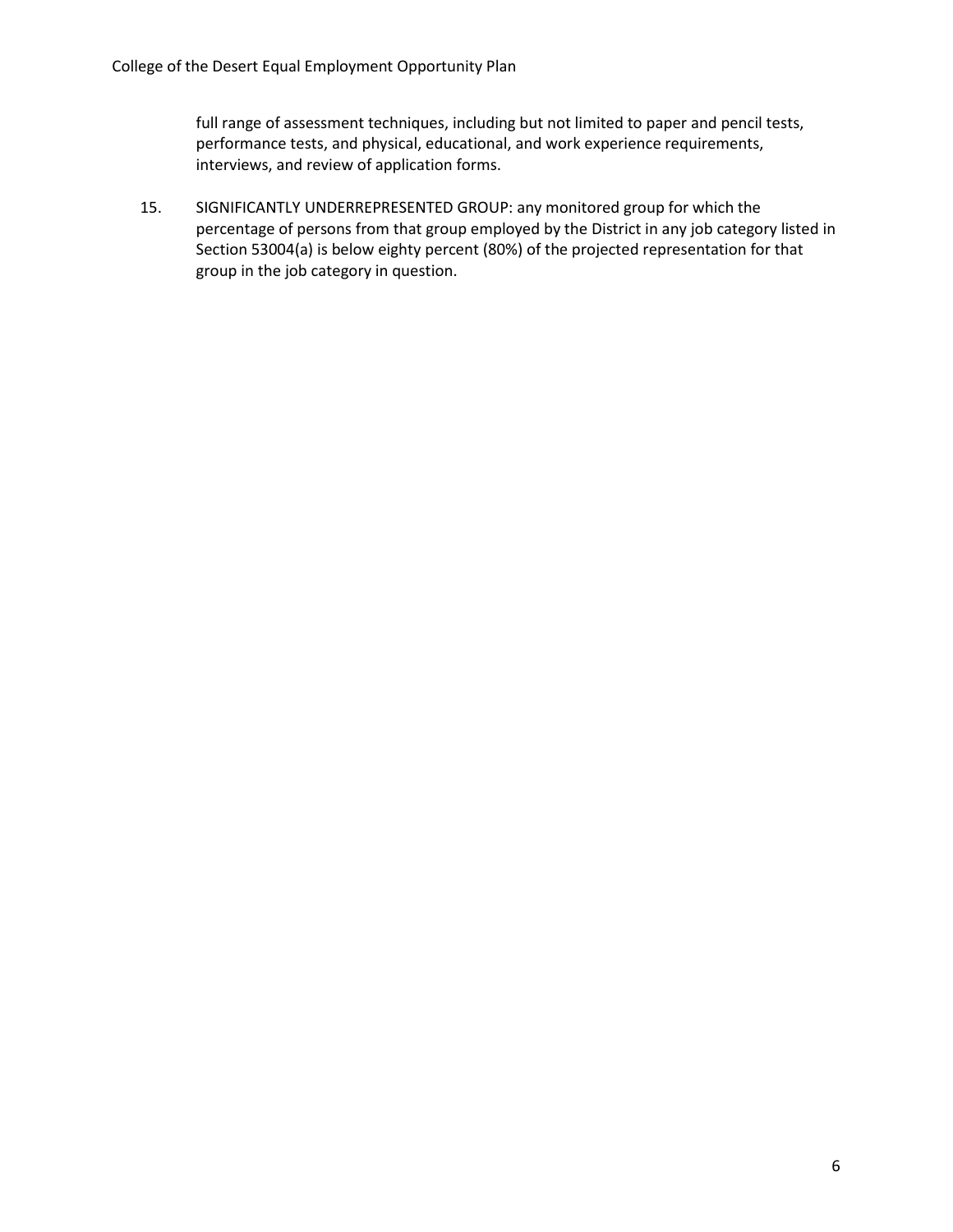## <span id="page-8-0"></span>III. Policy Statement

#### California Code of Regulations, Title 5 Section 53002

The Desert Community College District, by adoption of this Equal Employment Opportunity Plan, reaffirms its commitment to the principles of equal employment opportunity, and implements a comprehensive program to instill those principles into practice.

The Board is committed to the principles of equal employment opportunity. The District strives to achieve a workforce that is welcoming to all individuals to ensure the District provides an inclusive educational and workplace environment. Such an environment fosters cooperation, acceptance, democracy, and free expression of ideas. A diverse and inclusive workforce supports the District's mission of preparing students for a global society. The District further finds that a diverse and inclusive workforce is essential to creating the robust academic environment in which students and employees thrive.

Through the adoption of this Equal Employment Opportunity Plan, the District implements a comprehensive program to put those principles into practice. It is the District's policy to ensure that all employees and qualified applicants for employment are not subjected to discrimination in any program or activity of the District on the basis of ethnic group identification, race, color, national origin, religion, age, sex, physical disability, mental disability, ancestry, sexual orientation, language, accent, citizenship status, gender identity, transgender status, parental status, marital status, economic status, *learning disability*, veteran status, medical condition, or on the basis of these perceived characteristics, or based on association with a person or group with one or more of these actual or perceived characteristics.

The Equal Employment Opportunity Plan will be maintained to ensure the implementation of equal employment opportunity principles that conform to federal and state laws.

Board Policy 3410 Non Discrimination Board Policy 3420 Equal Employment Opportunity Board Policy 7100 Commitment to Diversity Board Administrative Procedure 7100 Commitment to Diversity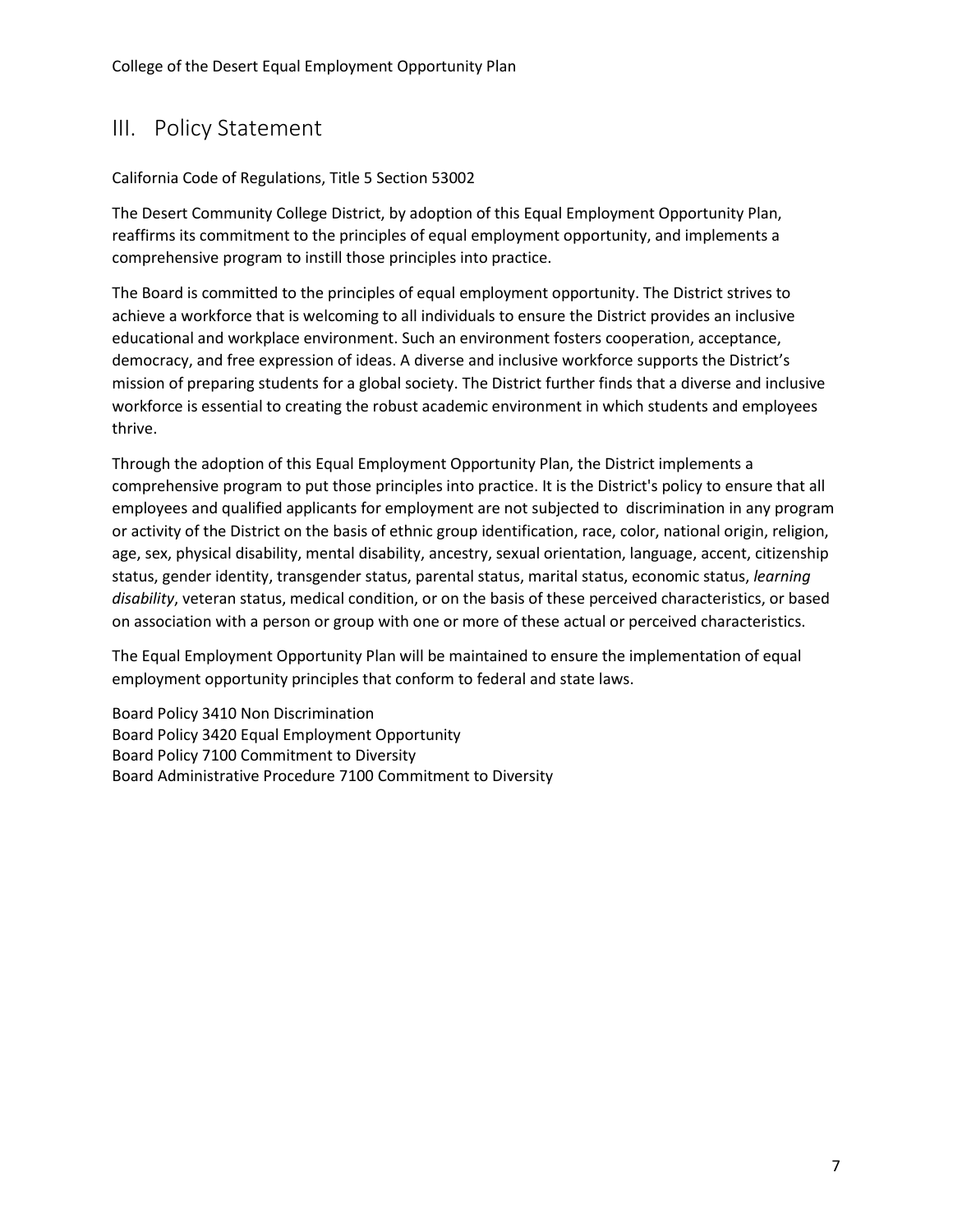## <span id="page-9-0"></span>IV. Delegation of Responsibility, Authority, and Compliance

#### California Code of Regulations, Title 5 Sections 53003(c)(1) and 53020

It is the goal that all employees of the Desert Community College District promote and support equal employment opportunity. Equal employment opportunity requires a commitment and a contribution from every component of the District. The general responsibilities for the prompt and effective implementation of this Plan are set forth below.

#### *Governing Board*

The Board of Trustees is ultimately responsible for proper implementation of the District' s Plan at all levels of District operation and for ensuring equal employment opportunity as described in the Plan. Upon the recommendation of the Superintendent/President, the Board designates an Equal Employment Officer to oversee the day-to-day implementation of EEO Regulations under Title 5.

#### *Superintendent/President*

The Board of Trustees delegates to the President the responsibility for ongoing implementation of the Plan and for providing leadership in managing District resources to ensure the implementation of the District ' s equal employment opportunity policies and procedures. The President shall advise the Board concerning statewide policy emanating from the Board of Governors of the California Community Colleges and direct the preparation of an annual report on Plan implementation. The President shall evaluate the performance of all administrative staff who report directly to him on their compliance with, and implementation of, the Plan. Pursuant to the District's Leadership Handbook, all members of the Leadership Team share responsibility for providing support in the implementation of the Plan.

#### *Equal Employment Opportunity Officer*

The District has designated the Vice President of Human Resources and Employee Relations as its Equal Employment Opportunity Officer. The Equal Employment Opportunity Officer is responsible for the dayto-day implementation of the Plan. If the designation of the Equal Employment Opportunity Officer changes before this Plan is next revised, the District will notify employees and applicants for employment of the new designee. The Equal Employment Opportunity Officer is responsible for administering, implementing, and monitoring the Plan. The Officer will ensure compliance with the requirements of Title 5 Sections 53000 et seq. The Equal Employment Opportunity Officer, or designee, is responsible for receiving complaints described in Plan Component V and for ensuring that applicant pools and selection procedures are properly monitored.

#### *Equal Employment Opportunity Advisory Committee*

The District will maintain a Diversity and Equal Employment Opportunity Advisory Committee (DEEOAC) to act as a work group and advisory body to the Equal Employment Opportunity Officer, and the District as a whole. The DEEOAC will promote understanding and support of equal employment opportunity policies, procedures, and diversity initiatives. The DEEOAC will assist in the implementation of the Plan in accordance with state and federal regulations and guidelines, monitoring equal employment opportunity progress, and providing suggestions for Plan revisions, as appropriate.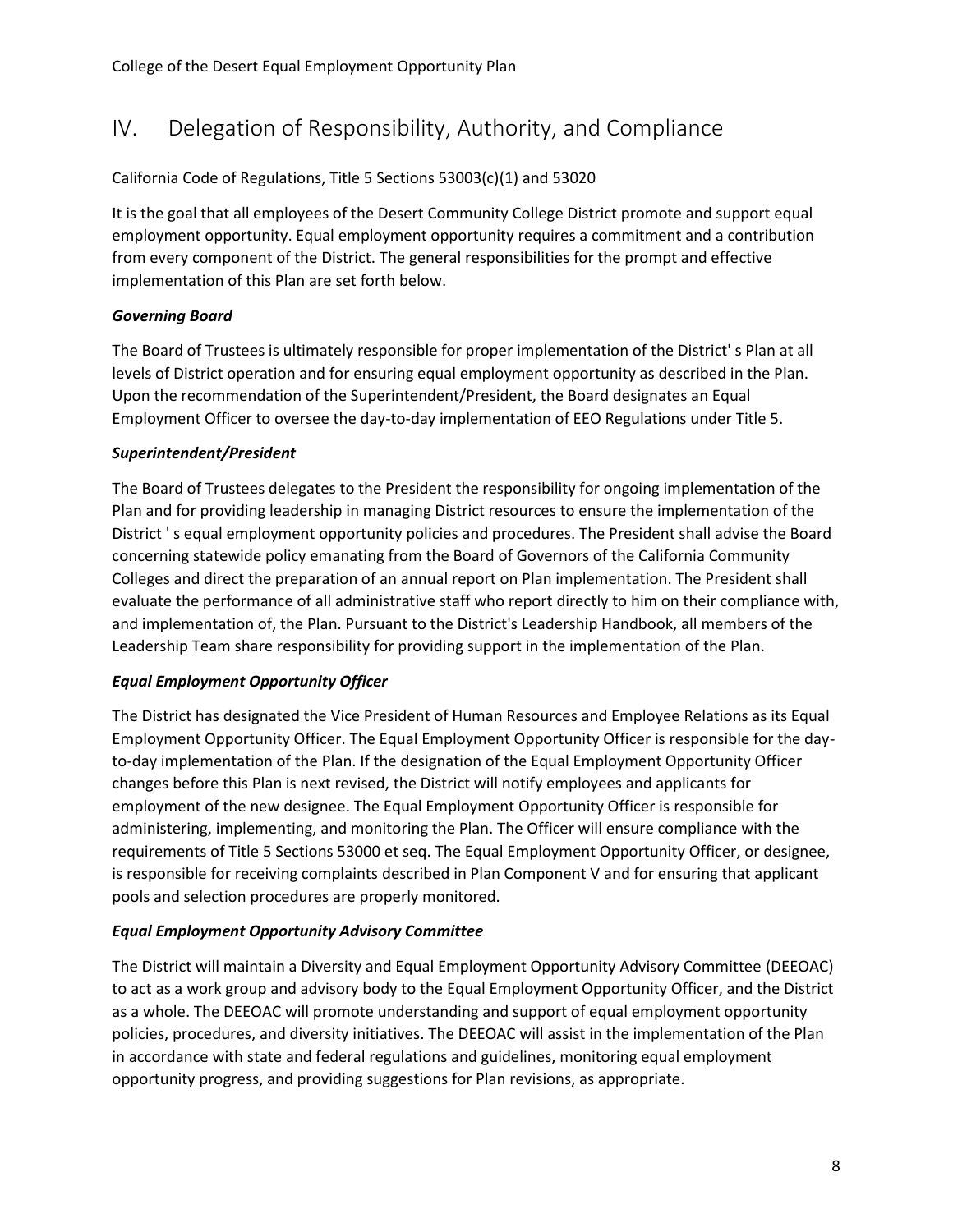#### *Agents of the District*

Any organization or individual, whether an employee of the District, who acts on behalf of the Board with regard to the recruitment and screening of personnel, is subject to all the requirements of this Plan.

#### *Good Faith Effort*

The District shall make a continuous good faith effort to comply with all the requirements of its Plan.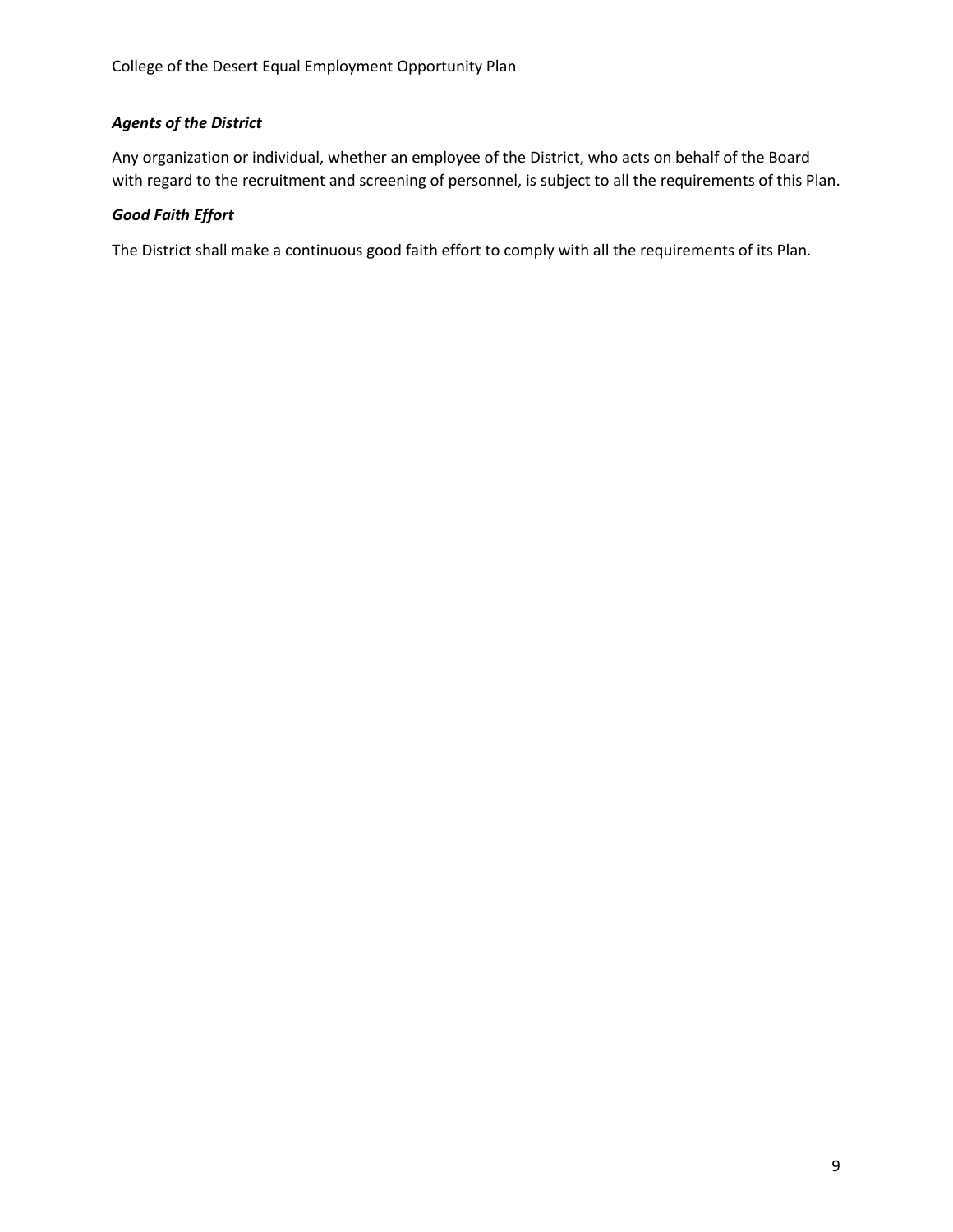## <span id="page-11-0"></span>V. Advisory Committee

#### California Code of Regulations, Title 5 Section 53005

The Diversity and Equal Employment Opportunity Advisory Committee shall act as the District's EEO Advisory Committee. The Advisory Committee serves as the advisory body to the Equal Employment Opportunity Officer. Its responsibilities include monitoring equal employment opportunity progress, providing suggestions for Plan revisions as appropriate, and recommending other measures to promote understanding and support of equal employment opportunity policies and procedures. The Advisory Committee may sponsor events, training, or other activities that promote equal employment opportunity, nondiscrimination, retention, and diversity. The Equal Employment Opportunity Officer shall educate the advisory committee on equal employment compliance, the role of the Advisory Committee in promoting equal employment opportunity and workplace diversity, and the Plan itself.

The Advisory Committee shall include a diverse membership, whenever possible. A substantial good faith effort to maintain a diverse membership is expected. If the District has been unable to meet this objective, it will document that efforts were made to recruit advisory committee members from a broad representation of monitored groups. The Advisory Committee shall be composed of three members of the faculty (to include one adjunct) & SEED representative or designee appointed by the Academic Senate, two members of the classified staff appointed by the Classified President, one student representative recommended by the student government association, Vice President of Human Resources and Labor Relations, Director of Disabled Program & Services, two members of leadership and one Human Resources Specialist.

### <span id="page-11-1"></span>VI. Complaints

1) Complaints Alleging Violation of Title 5 Equal Employment Opportunity Regulations (Title 5, Section 53026)

The District has established the following process permitting any person to file a complaint alleging that the requirements of the equal employment opportunity regulations have been violated.

Any person who believes that the equal employment opportunity regulations have been violated may file a written complaint describing in detail the alleged violation (visit

[https://www.collegeofthedesert.edu/\\_web-items/documents/pdf-files/human-](https://www.collegeofthedesert.edu/_web-items/documents/pdf-files/human-resources/discrimination-and-harassment-form.pdf)

[resources/discrimination-and-harassment-form.pdf \)](https://www.collegeofthedesert.edu/_web-items/documents/pdf-files/human-resources/discrimination-and-harassment-form.pdf). All complaints shall be signed and dated by the complainant and shall contain, to the best of the complainant's ability, the names of the individuals involved, the date(s) of the event(s) at issue, and a detailed description of the actions constituting the alleged violation. Complaints involving current hiring processes must be filed as soon as possible after the occurrence of an alleged violation and not later than sixty (60) days after such occurrence unless the complainant can verify a compelling reason for the District to waive the sixty (60) day limitation.

Complaints alleging violations of the Plan that do not involve current hiring processes must be filed as soon as possible after the occurrence of an alleged violation and not later than ninety (90) days after such occurrence unless the violation is ongoing.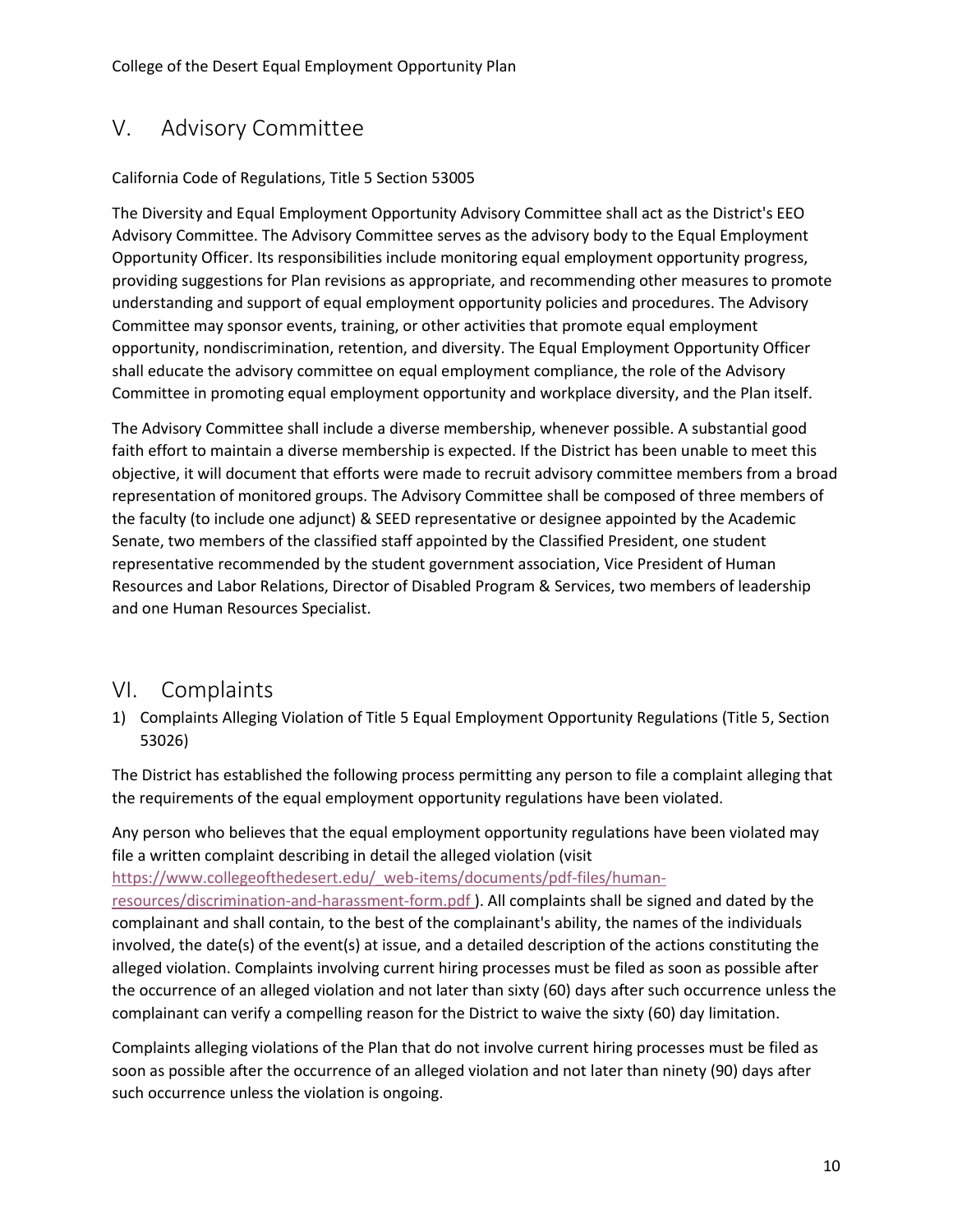A complainant may not appeal the District's determination pursuant to Title 5 Section 53026 to the Chancellor's Office but, under some circumstances, violations of the equal opportunity regulations in Title 5 may constitute a violation of a minimum condition for receipt of state aid. In such a case, a complaint can be filed with the Chancellor's Office, but the complainant will be required to demonstrate that he/she made previous reasonable, but unsuccessful, efforts to resolve the alleged violation at the District level using the process provided by Title 5 Section 53026. (Link to State Chancellor's Office, Unlawful Discrimination under Title 5.)

The District may return without action any complaints that are inadequate because they do not state a clear violation of the EEO regulations. All returned complaints must include a District statement of the reason for returning the complaint without action.

The complaint will be filed with the Equal Employment Opportunity Officer. If the complaint involves the Equal Employment Opportunity Officer, the complaint maybe filed with the President. To the extent practical, a written determination on all accepted written complaints will be issued to the complainant within ninety {90) days of the filing of the complaint. If this is not practical, a written notification will be provided to the complainant as to the reasons for the extension and estimated date of completion. The Equal Employment Opportunity Officer will forward copies of all written complaints to the Chancellor's Office upon receipt. The decision of the District is final.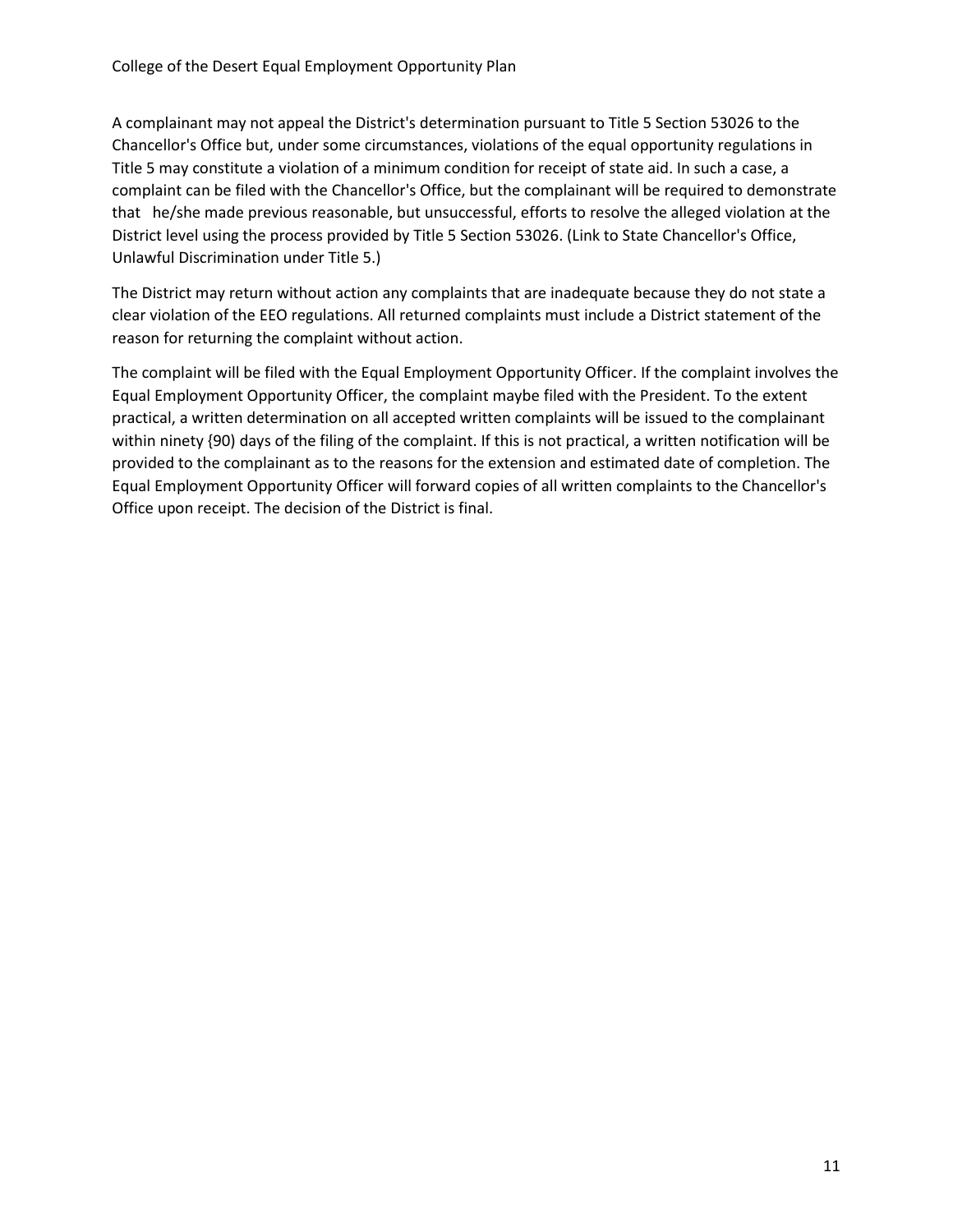2) Complaints Alleging Unlawful Discrimination or Harassment (Title 5 Section 59300 et seq.)

In the event that a complaint filed under Title 5 Section 53026 alleges unlawful discrimination, it will be processed according to the requirements of Section 59300 et seq.

The District has adopted Board Policy 3430: Prohibition of Harassment. In addition, the District has adopted procedures for complaints alleging unlawful discrimination or harassment and those procedures are contained in Administrative Procedure 3435: "Complaint: Discrimination and Harassment Investigation."

The Director of Human Resources or designee is responsible for receiving such complaints and for coordinating their investigation.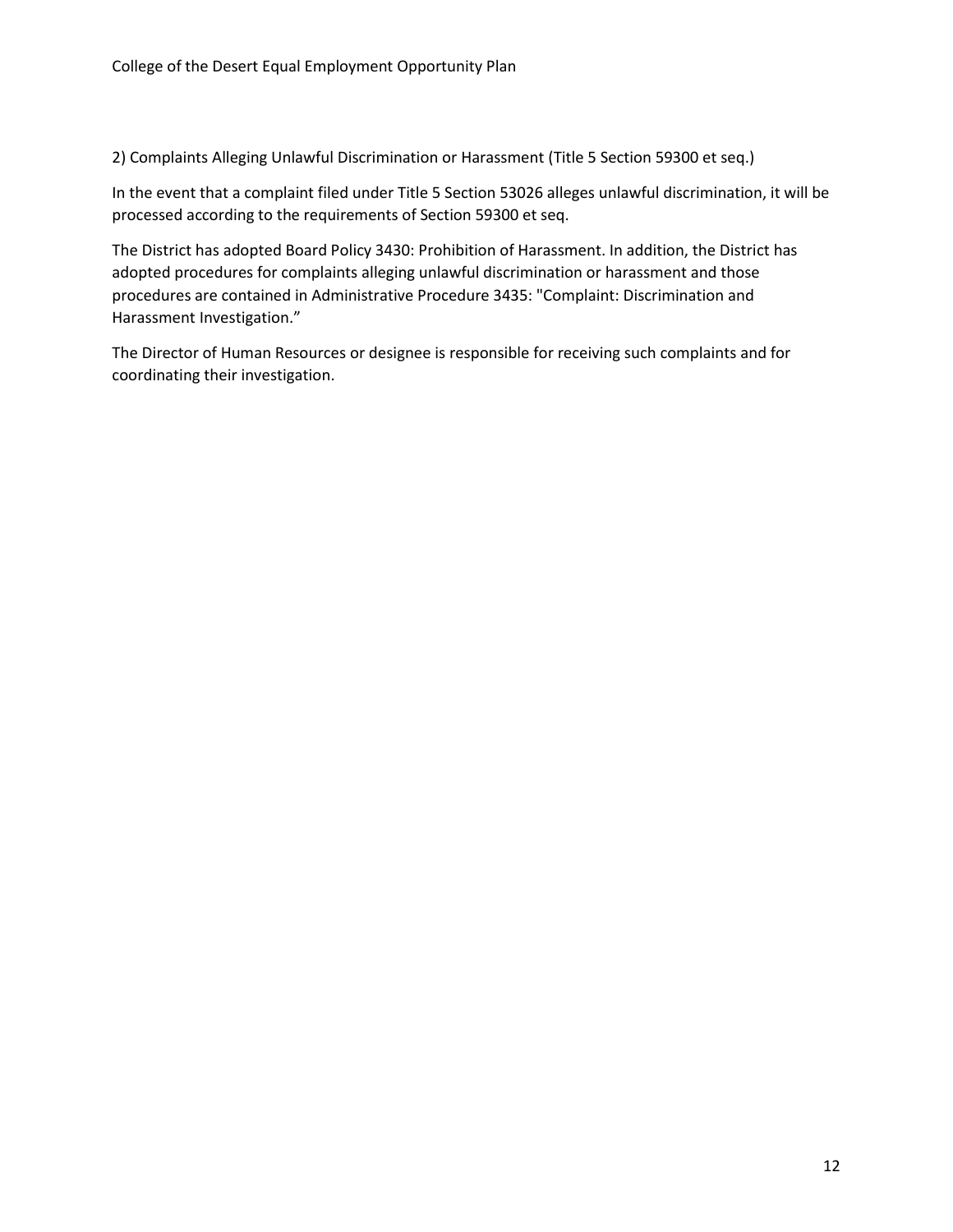College of the Desert Equal Employment Opportunity Plan

### <span id="page-14-0"></span>VII. Notification to District Employees

California Code of Regulations, Title S Section 53003(c)(3)

The commitment of the Board of Trustees and the Superintendent/ President to equal employment opportunity is emphasized through broad dissemination of its Equal Employment Opportunity Policy Statement and the Plan. The policy statement will be printed in the District's catalogs and class schedules. The Plan and subsequent revisions will be distributed to the District's Board of Trustees, the Superintendent/President, administrators, the President of the Academic Senate, Union Presidents, and members of the Diversity and Equal Employment Opportunity Advisory Committee. The Plan will be available on the District's website (Human Resources).

Each year, the District will inform all employees of the Plan's availability. The annual notice will contain the following provisions:

- The importance of employee participation and responsibility in ensuring the Plan's implementation.
- The availability of the Plan in the Library and in Human Resources.
- The availability of the Plan on the District website.

The Human Resources department will provide all new employees with a copy of the written notice described above when they begin employment with the District.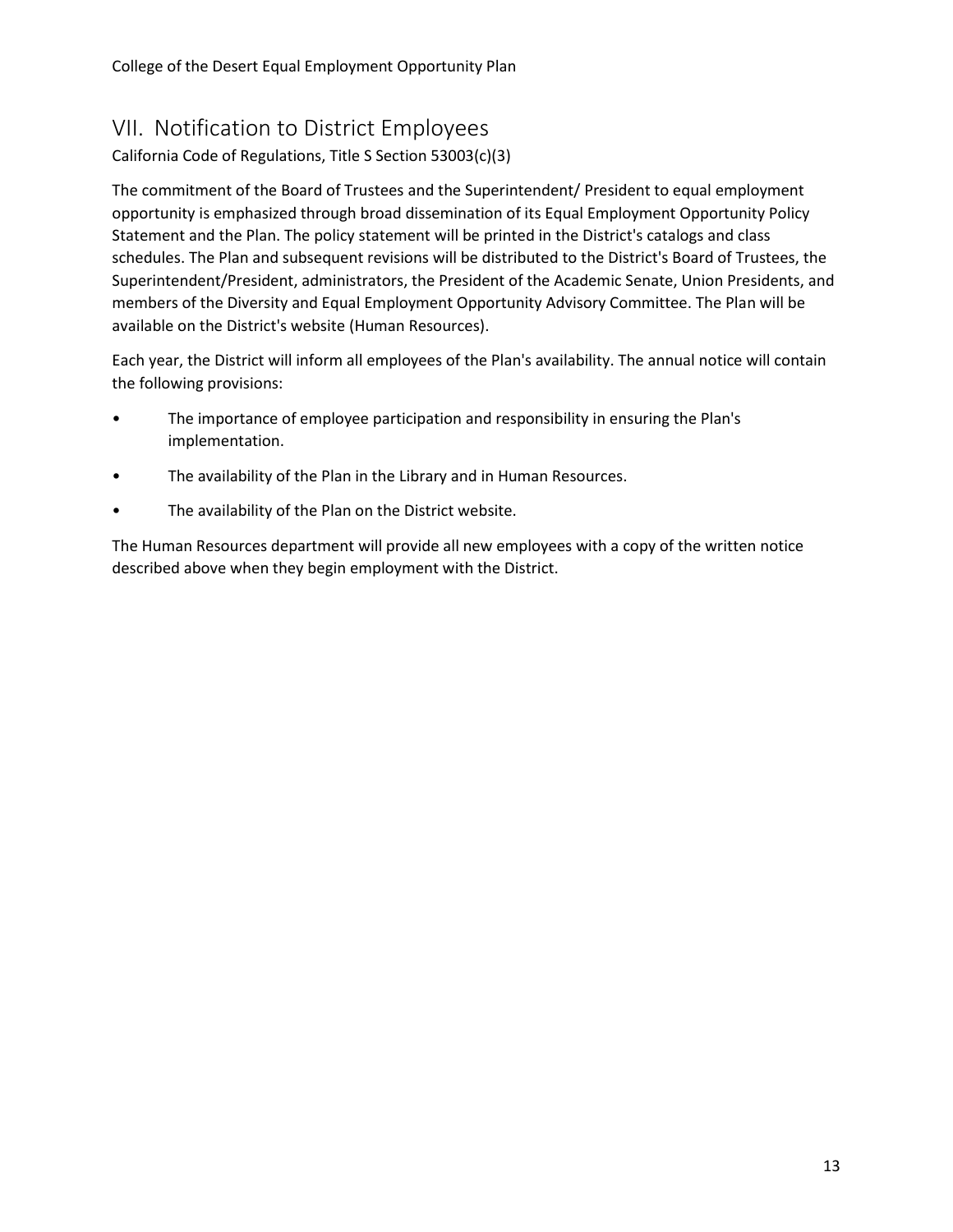## <span id="page-15-0"></span>VIII. Training for Screening and Selection Committees

California Code of Regulations, Title 5 Section 53003(c)(4)

The Office of Human Resources is responsible for developing and providing training programs regarding equal employment opportunity. Any individual or organization, whether or not an employee of the District, who is involved in the recruitment and screening and/or selection of personnel will receive appropriate training prior to serving on a hiring committee. The training will cover all of the following:

- a. Requirements of the Title 5 regulations regarding equal employment opportunity (Section 53000 et. seq.)
- b. Federal and state law regarding nondiscrimination in employment
- c. Requirements of the District Equal Employment Opportunity Plan
- d. District policies on nondiscrimination, recruitment, and hiring
- e. Value of a diverse workforce
- f. Principles of diversity and cultural proficiency
- g. The elimination of bias in hiring decisions
- h. Best practices in serving on screening/interview committees or selection committees

A person serving on a screening committee or selection committee must have completed training within the immediate past 24 months. The training is mandatory; individuals who have not received training or are not current will not be allowed to serve on a screening/interview committee. Any committee member who violates the tenets of equal employment and nondiscrimination will be removed from the committee immediately.

The Director, Human Resources or designee is responsible for providing access to the required training. Any individual who acts on behalf of the District with regard to recruitment and screening of applicants for employment is subject to the equal employment opportunity requirements of Title 5 and the District's Equal Employment Opportunity Plan.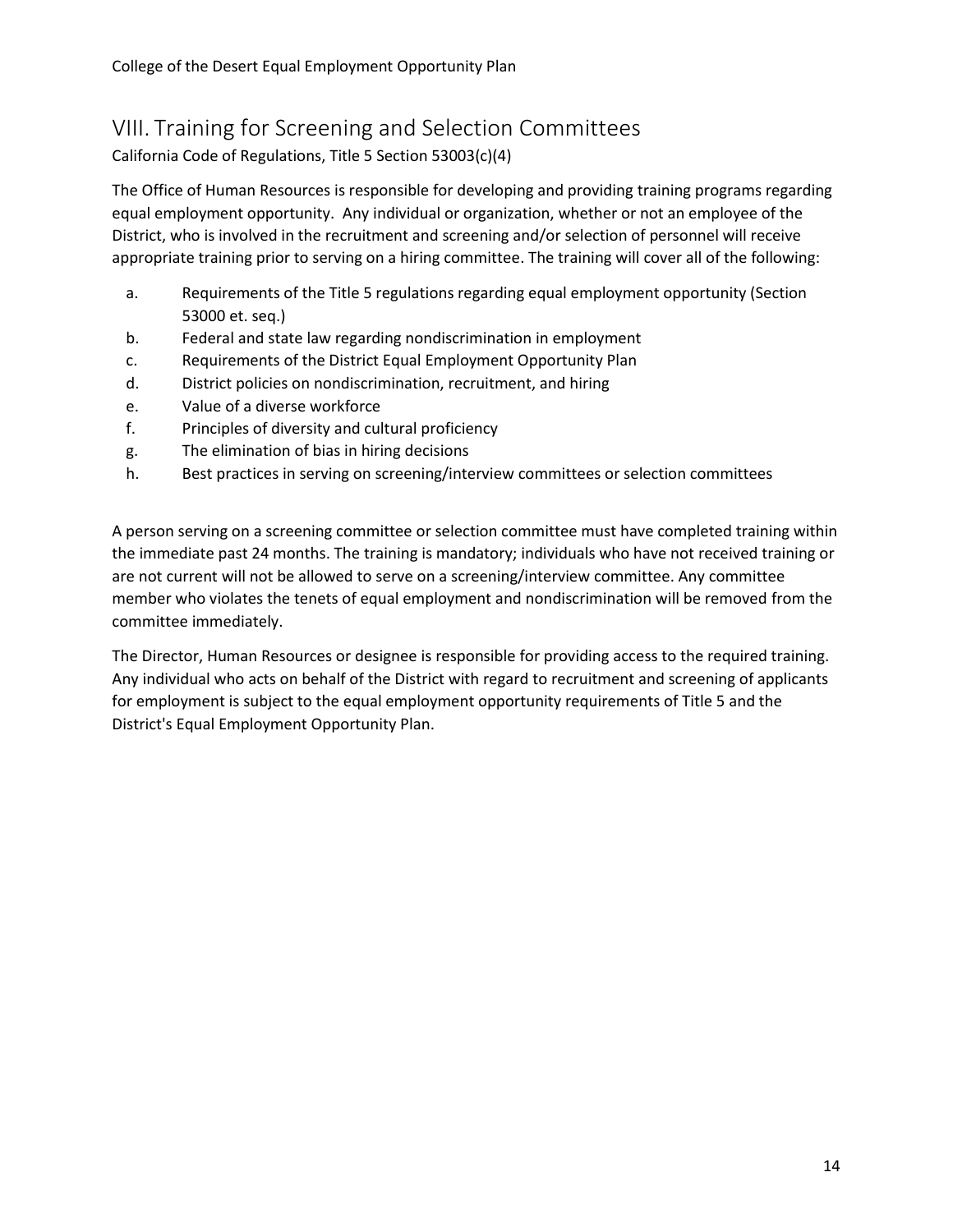## <span id="page-16-0"></span>IX. Annual Written Notice to Community Organizations

California Code of Regulations Title 5 Section 53003(c)(S)

The Equal Employment Opportunity Officer, Vice President of Human Resources and Employee Relations, or designee, will provide annual written notice to appropriate community-based and professional organizations concerning the Plan. The District will actively seek to reach a diverse selection of recruitment sources, such as various institutions, organizations, and agencies. A list of organizations, which will receive this notice, is attached as Appendix A of this Plan. This list may be revised, as necessary.

The notice will inform these organizations how they may obtain a copy of the Plan, and shall solicit their assistance in identifying diverse qualified candidates. The notice will also include the internet address where the District advertises its job openings and the Human Resources department phone number to obtain additional employment information.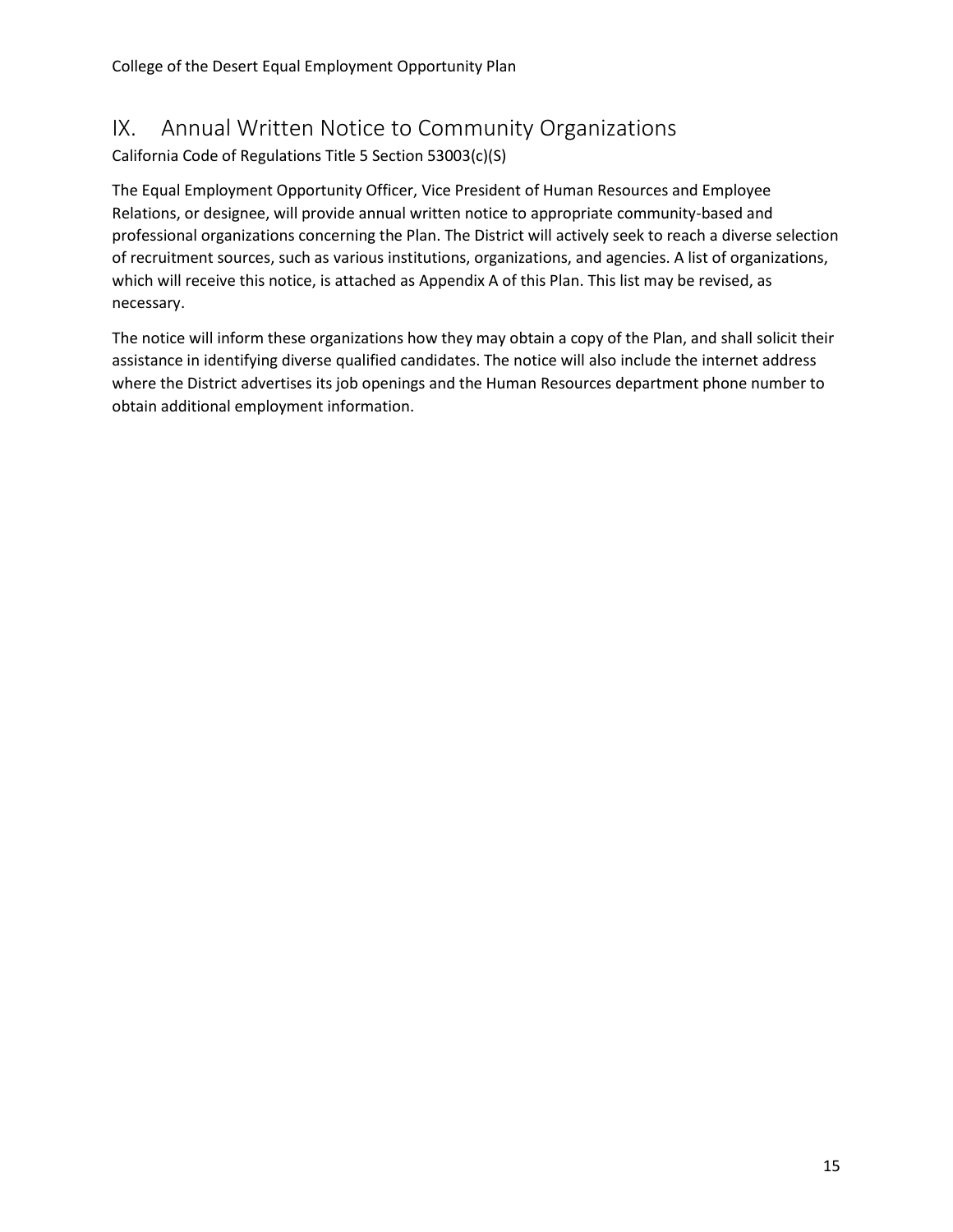## <span id="page-17-0"></span>X. Analysis of District Workforce and Applicant Pool

California Code of Regulations, Title 5 Section 53003(c)(6)

The Office of Human Resources will annually collect the District's employee demographic data and prepare an analysis of the number of persons from monitored groups in each of the following job categories for the State Chancellor report, to determine whether additional measures are required pursuant to section 53006 and to implement and evaluate the effectiveness of those measures:

- Executive/Administrative/Managerial
- Faculty and other Instructional Staff
- Professional Non Faculty
- Secretarial/Clerical
- Technical and Paraprofessional
- Skilled Crafts
- Service Maintenance

For District reference, the data also will be analyzed in each of the following groups:

- a. Executive/Administrative/Managerial/Confidential Staff
- b. Faculty (Instructional Faculty, Librarian Faculty, Counseling Faculty and other Instructional Staff (Regular, Contract, "full-time")
- c. Temporary, Part-Time, Adjunct Faculty
- d. Classified Staff
- e. Professional Non-Faculty (may be included with #2 faculty above)
- f. LGBTQIA+/non-binary

Monitored groups include women, men, American Indian/Alaskan Native (Native American), Asian/Pacific Islander, Black/African American, Hispanic/Latino, White/ Caucasian, and persons with disabilities.

For purposes of the survey and report, each applicant or employee will be afforded the opportunity to identify her or his gender, ethnic group identification, and whether or not he or she is disabled. The data collection instrument will clearly notify applicants and employees that this information is kept confidential; is not utilized in making any individual employment decisions; is not viewed by those making decisions; and is separated from the applications that are forwarded to the screening committee, interview committee, and hiring administrator(s). The District reports to the State Chancellor the results of its annual survey demographics.

The Office of Human Resources shall monitor initial and qualified applicant pools for employment on an ongoing basis. Data will be analyzed to evaluate the District's progress in implementing the plan and to provide data needed for the reports required by the Plan. Data shall be maintained year-to-year and longitudinal analysis shall be conducted when there are at least three years of data to review or sooner, if the Vice President of Human Resources and Employee Relations concludes that there are sufficient data for the analysis to be meaningful.

Beginning in 2017-18, the District shall administer an exit survey for all voluntary resignations and include these data in the 2018-19 data analysis and report.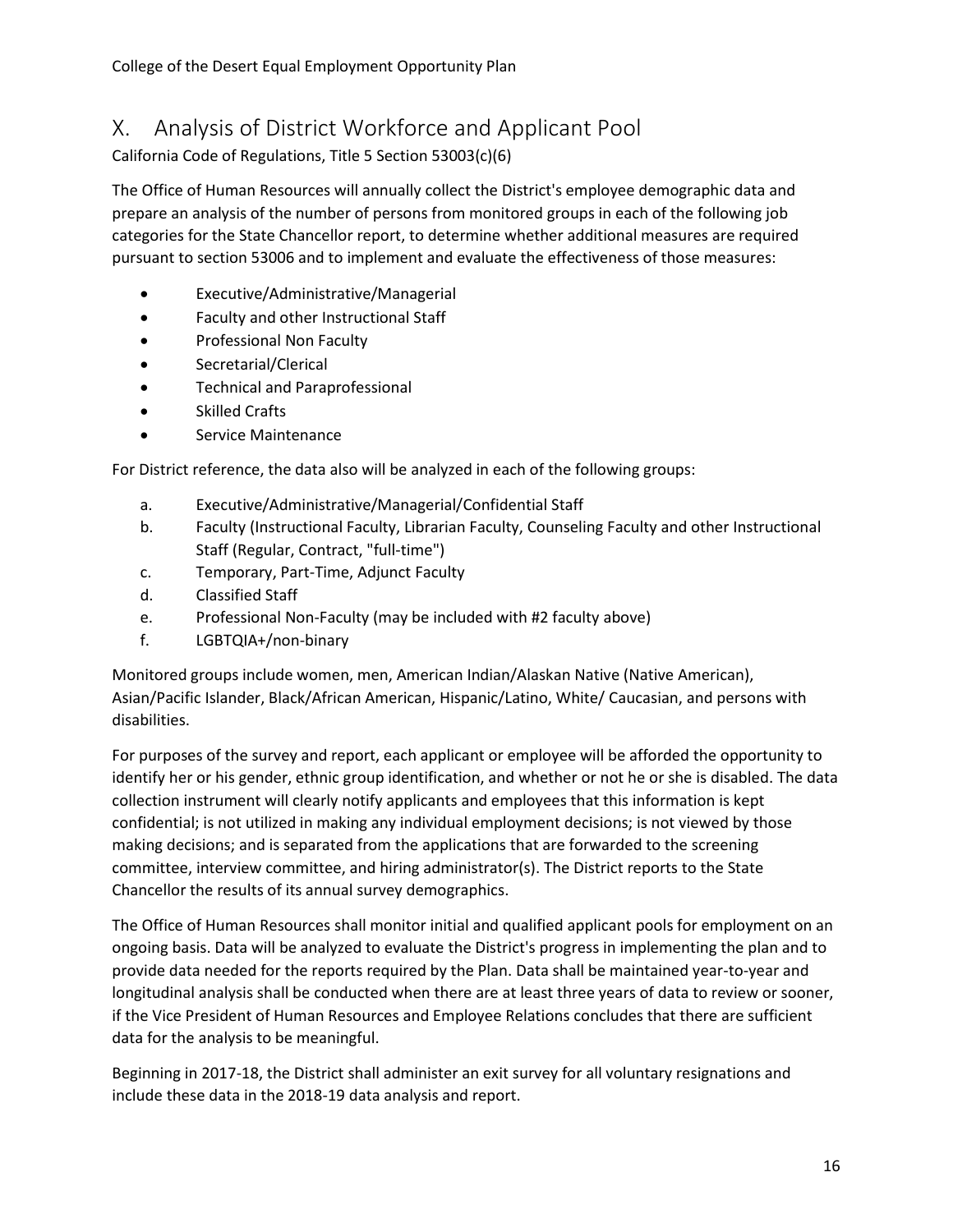Beginning in 2017-18, the District shall conduct demographic analysis of probationary releases

(classified and academic) and include these data in the 2018-19 data analysis and report.

The District's workforce composition in fiscal year 2014-2015 can be accessed by downloading the following Excel file:

#### [Employee Fact Book File](https://www.collegeofthedesert.edu/_web-items/documents/excel-files/research/factbook/employee.xlsx)

This file includes tabs for the following information:

Employee Headcount Employee Headcount by Ethnicity Employee Headcount by Gender Employee Headcount by Age Employee Headcount by Category

At least every three years, the Plan will be reviewed and, if necessary, revised based on an analysis of the ethnic group identification, gender, and disability composition of existing staff and those who have applied for employment in each of the above listed categories.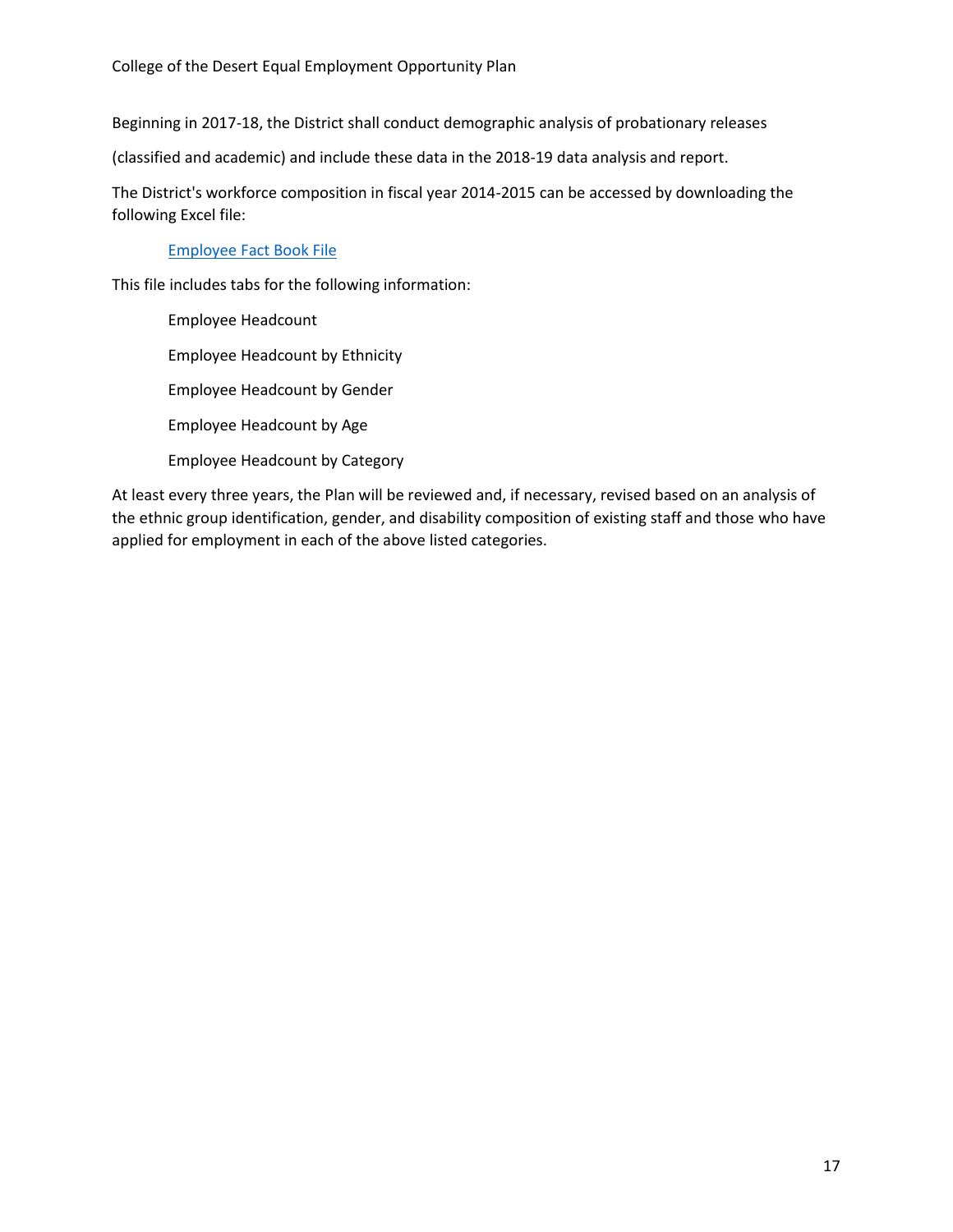## <span id="page-19-0"></span>XI. Strategies Demonstrating On-Going Institutional Commitment to Diversity and EEO Hiring

#### California Code of Regulations, Title 5 Section 53003(c)(10)

The District recognizes that multiple approaches are necessary to fulfill its mission of ensuring equal employment opportunity, the creation of a diverse workforce, and the creation of an inclusive, equitable, and fair working and learning environment. Equal employment opportunity means that all qualified individuals have a full and fair opportunity to compete for hiring and promotion and to enjoy the benefits of employment with the District. Equal employment opportunity should exist at all levels and in all job categories. Ensuring equal employment opportunity also involves creating an environment that fosters cooperation, acceptance, and free expression of ideas, and is welcoming to all individuals.

The District will take concrete steps to promote equal opportunity, workplace diversity, and an inclusive environment. The District also will take steps to monitor its progress in these areas. The Vice President of Human Resources and Employee Relations will ensure that the specific steps that will be utilized by the District are identified and updated on a regular basis.

Therefore, the Plan shall include a wide range of initiatives designed to promote equal employment opportunity, diversity, and the elimination of barriers to employment for underrepresented groups through: 1) the collection and utilization of longitudinal data; 2) the regular review and updating of District documents and procedures; 3) implementation of programs to promote a welcoming and inclusive workplace that will attract and retain a diverse group of employees; and 4) utilization of lawful, focused recruitment strategies. Strategies affecting one or more of these areas that the District shall engage include, but are not limited to, the following:

#### **1. The Collection and Utilization of Longitudinal Data**

- As described in Section X, the District will collect and analyze data with regard to all initial and qualified applicant pools to identify possible underrepresentation and barriers to employment. These data will be analyzed longitudinally. Where underrepresentation of monitored groups appears to occur, the Equal Employment Officer shall develop and implement lawful strategies to address the underrepresentation.
- As also described in Section X, data will be collected and analyzed regarding all voluntary resignations and probationary releases. These data will be analyzed longitudinally. Where this analysis indicates a disproportionate effect on a monitored group, the Equal Employment Officer shall develop and implement lawful strategies to improve retention of the affected group or groups. Conduct climate studies to identify hidden barriers to the recruitment, retention, and promotion of employees from diverse backgrounds. These data will be analyzed longitudinally. Where this analysis indicates a disproportionate effect on a monitored group, the Equal Employment Officer shall develop and implement lawful strategies to improve retention of the affected group or groups.

#### **2. The Regular Review and Updating of District Documents and Materials**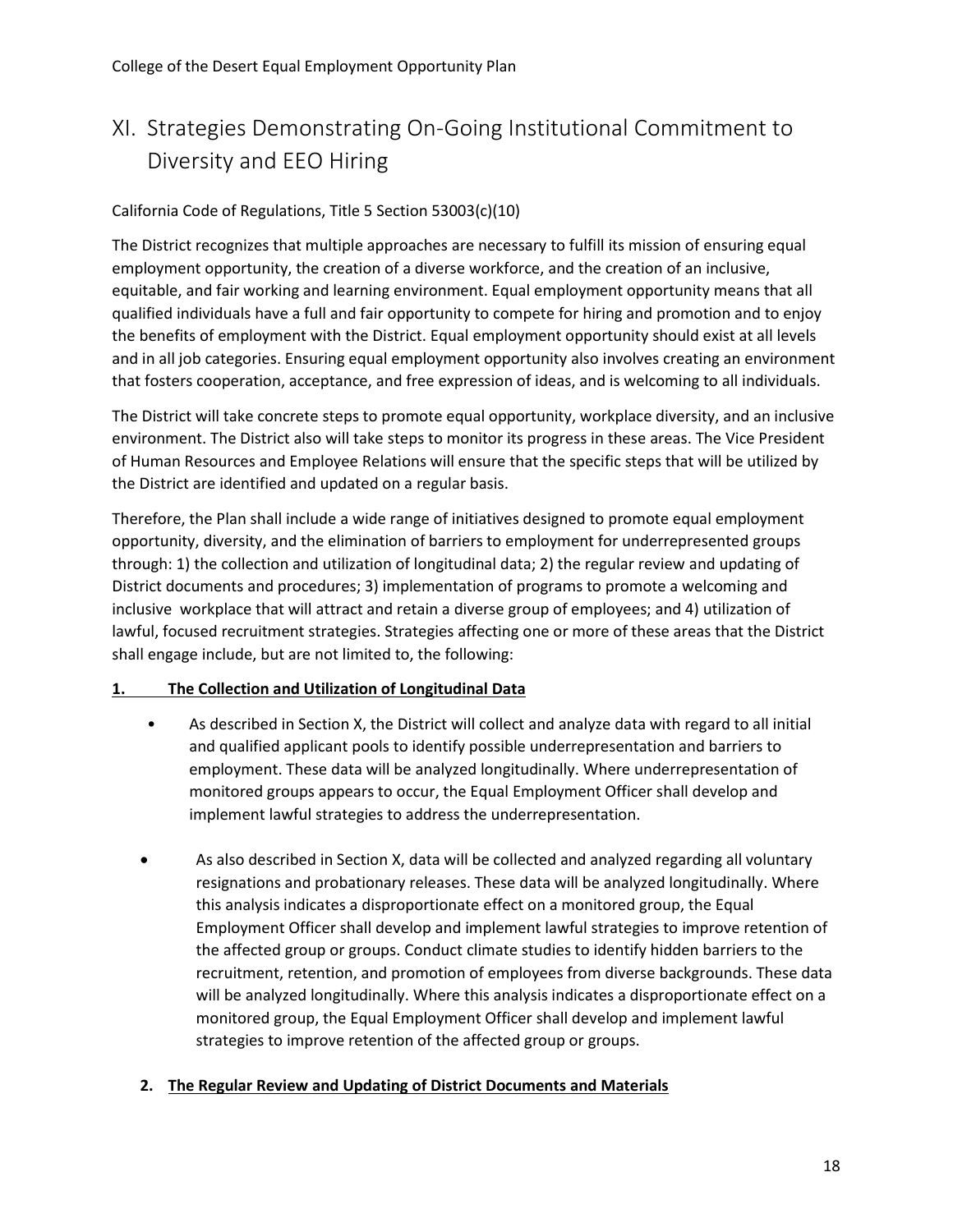- Highlight the District's equal employment opportunity and diversity policies in its recruitment, marketing, and other publications.
- Establish an online presence highlighting the District's diversity and equal employment opportunity policies, procedures, and programs on the District's website. The website also will list contact persons for further information.
- Work with the Vice President of Instruction to assist in the development of a "Diversity Instructional Tool Kit" as a resource for faculty interested in infusing diversity and multiculturalism into their instruction or services to students.
- Revise the Leadership Handbook to make clear that all members of the Leadership Team share responsibility for providing support in the implementation of the Plan.

#### **3. Implementation of Programs to Promote a Welcoming and Inclusive Workplace That Will Attract and Retain a Diverse Group of Employees**

- Develop a robust Diversity Program. The Diversity Program will be developed and overseen by the Vice President, Human Resources and Employee Relations, with the assistance of the Advisory Committee. Among other activities, the Diversity Program will:
	- a. Sponsor cultural events and speakers on issues dealing with diversity.
	- b. Promote the concept of cultural proficiency.
	- c. Address unconscious and implicit biases.
	- d. Promote learning opportunities and personal growth in the area of diversity.
	- e. Evaluate how the physical environment can be responsive to its diverse employee and student populations.
	- f. Establish a Safe Zone program.
	- g. Provide training and other professional development opportunities for all employees.
- Develop a variety of programs to support newly hired employees such as mentoring, professional development, and leadership opportunities.
- Discuss equal employment opportunity and diversity at Flex Days for faculty and staff.
- **Implement an on-boarding program for new employees with respect to the principles of EEO**
- **Conduct exit interviews with employees who voluntarily leave the District, and maintain a database of exit interviews, analyzes the data for patterns which impact particular monitored groups, and implements measures that utilize this information.**
- **4. Utilization of Lawful Recruitment Strategies Designed to Promote Equal Employment and a Diverse Workforce**
	- Job descriptions and job announcements will be reviewed by appropriate bodies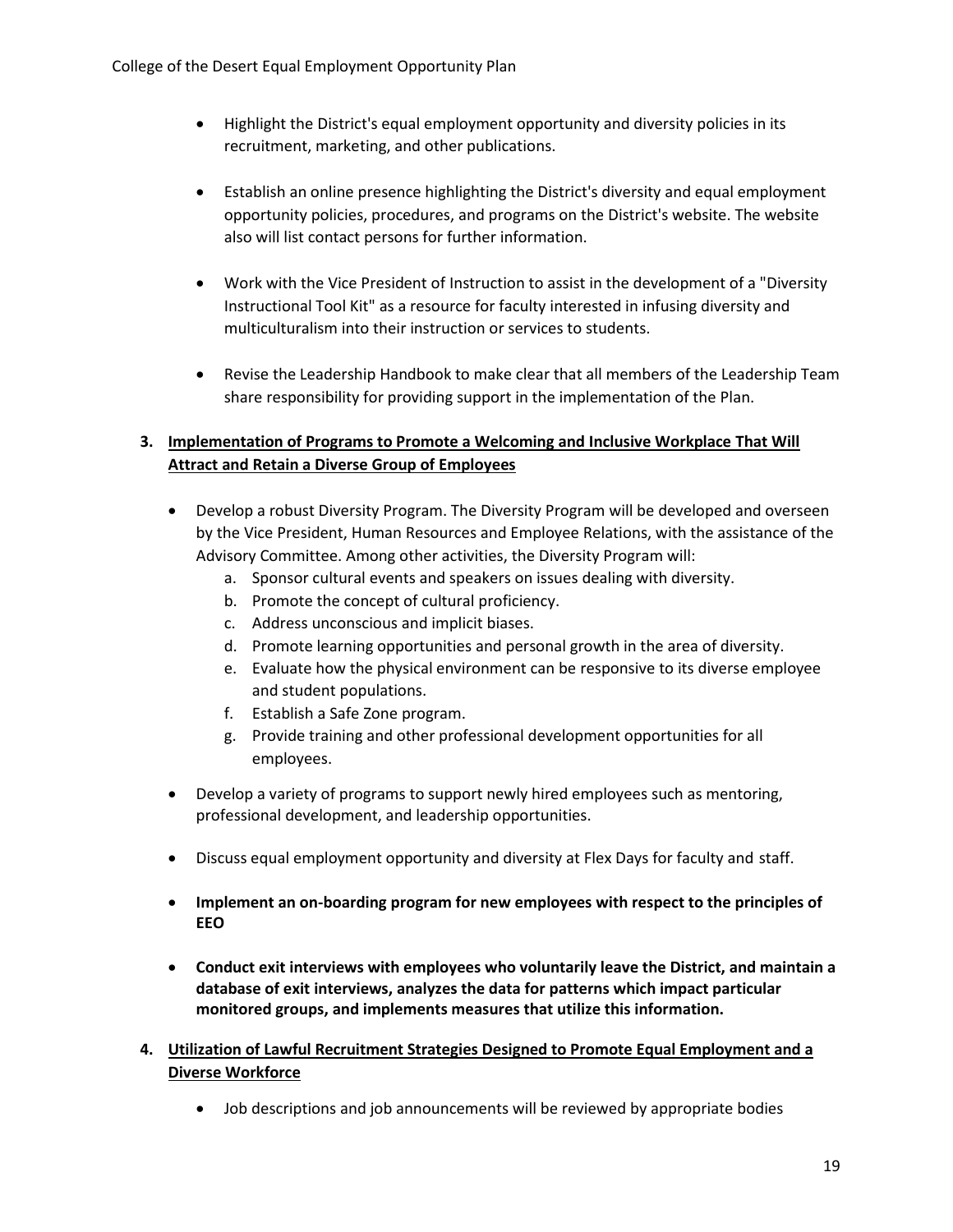regularly and updated to delete outdated or unreliable preferred criteria. Accurate and current job expectations will be incorporated.

- Training will occur across the institution on equal employment hiring, the elimination of biases, and the laws prohibiting discrimination in employment.
- Focused recruitment efforts will be utilized to concentrate on recruiting from underrepresented monitored groups, based on the District's review of its longitudinal data.
- At least every two years, or when employment data indicate a need, the District shall host an open house for persons interested in employment with the District. The open house will allow potential candidates to meet deans, faculty, and classified employees of the District. Attendees will be provided with information regarding current job openings, the demographic makeup of the student body, hiring criteria and procedures, and information on the District's commitment to equal employment opportunity. Efforts will be made to attract diverse groups of individuals to the open house.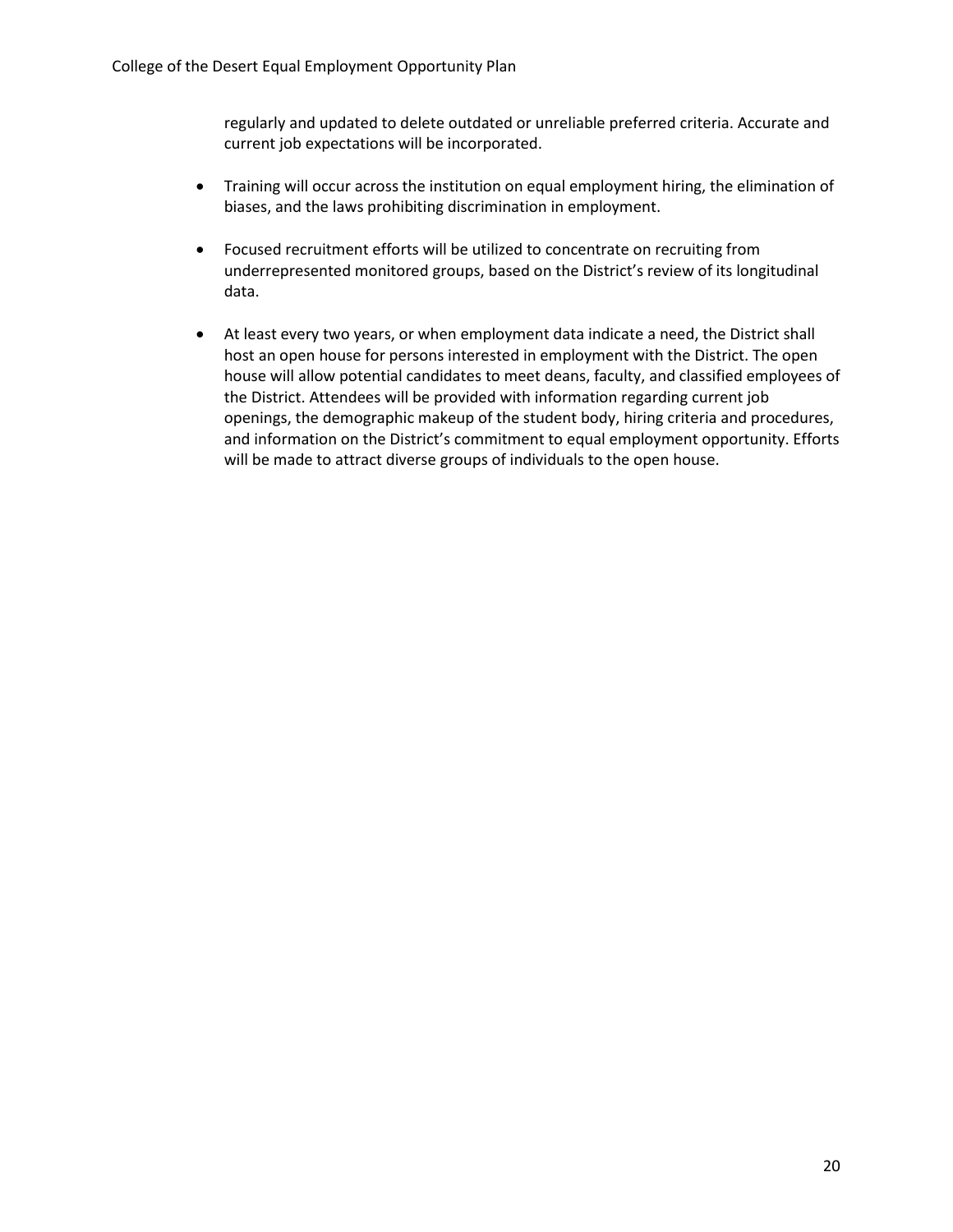#### <span id="page-22-0"></span>XII. Persons with Disabilities: Accommodations

#### Reasonable Accommodations

Applicants and employees with disabilities shall receive reasonable accommodations consistent with requirements of Government Code Sections 11135 et seq. and 12940(m), Section 504 of the Rehabilitation Act of 1973 and the Americans with Disabilities Act (ADA). Such accommodations may include, but are not limited to: job site modifications, job restructuring, part-time work schedules, flexible scheduling, reassignment to a reasonably equivalent vacant position, adaptive equipment, and auxiliary aides such as readers, interpreters, and note takers.

The ADA Coordinator, the Vice President of Human Resources and Employee Relations or designee, is responsible for handling request for accommodations from current employees as well as from applicants seeking such accommodations during the application process. Requests can be made directly to the Office of Human Resources.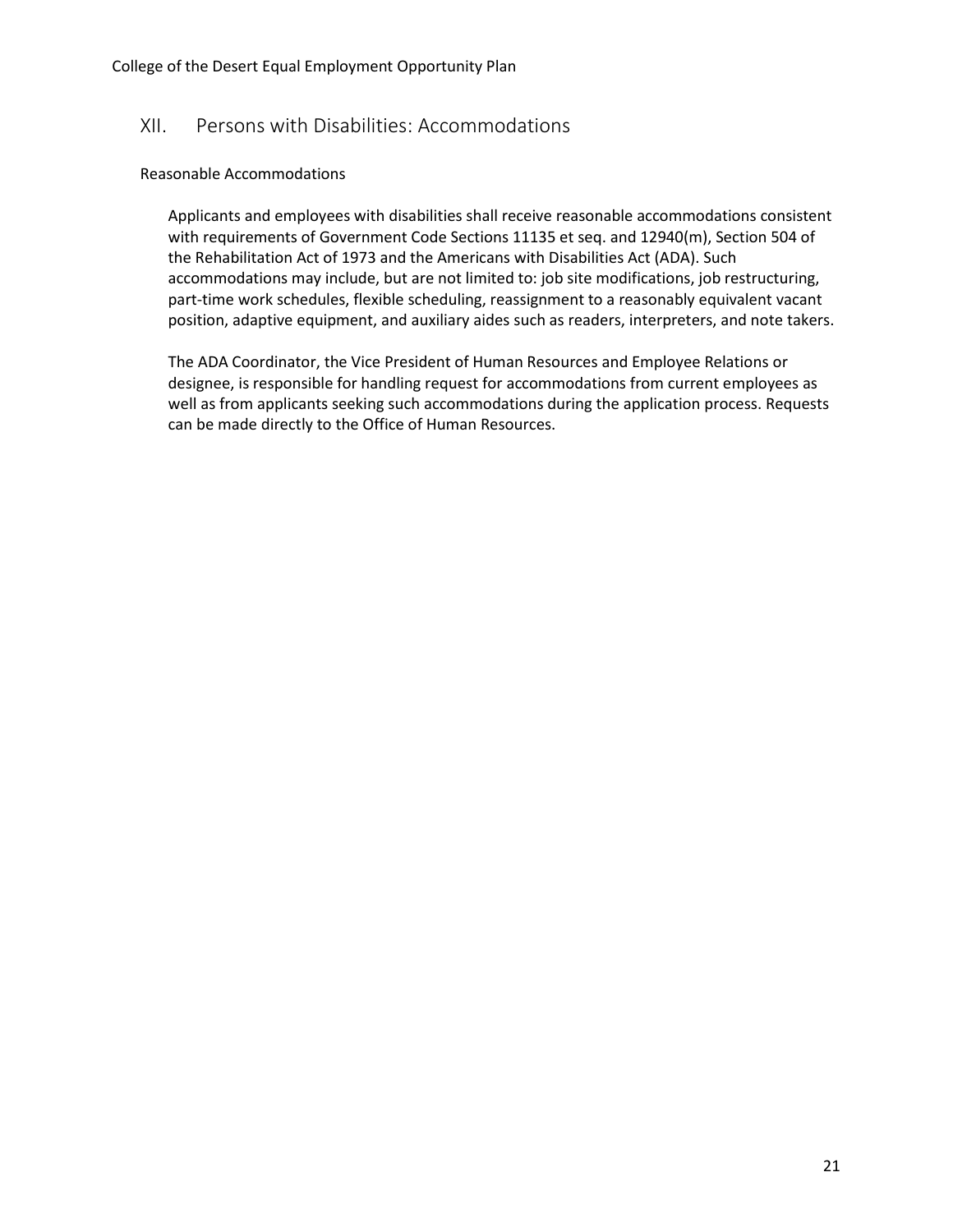College of the Desert Equal Employment Opportunity Plan

# Appendix A

Community Organizations

Bureau of Indian Affairs 5700 E Tachevah Drive, Suite 201 Palm Springs, CA 92262 760-416-2133

US Bureau of Indian Affairs 650 E Tahquitz Canyon Way Palm Springs, CA 92262 760-416-2133

Inland Chinese Association PO Box 56335 Riverside, CA 92517-1235 951-353-9906

Consortium of Higher Education LGBT Resource Professionals, Inc. 280 Madison Ave, Suite . 912 New York, NY 1001 6-0801

Local Chapters: CSU-San Bernardino, University of Redlands, UC-Riverside Hispanic Association of Colleges and Universities 915 L Street, Ste. 1425 Sacramento, CA 95814 916-442-0392

Japanese Cultural Center 1766 Seabright Avenue Long Beach, CA 90813

League of Women Voters of Riverside 4392 5th St, Riverside, CA 92501 951-682-8683

League of Women Voters of San Bernardino 568 North Mountain View Ave., Ste. 150 San Bernardino, CA 92401 909-338-4163

National Association for the Advancement of Colored People 2355 Pennsylvania Ave Riverside, CA 92507 951-324-9603

California Federation of Filipino American Associations 2125 Santa Fe Ave, Long Beach, CA 90810 562-570-4489